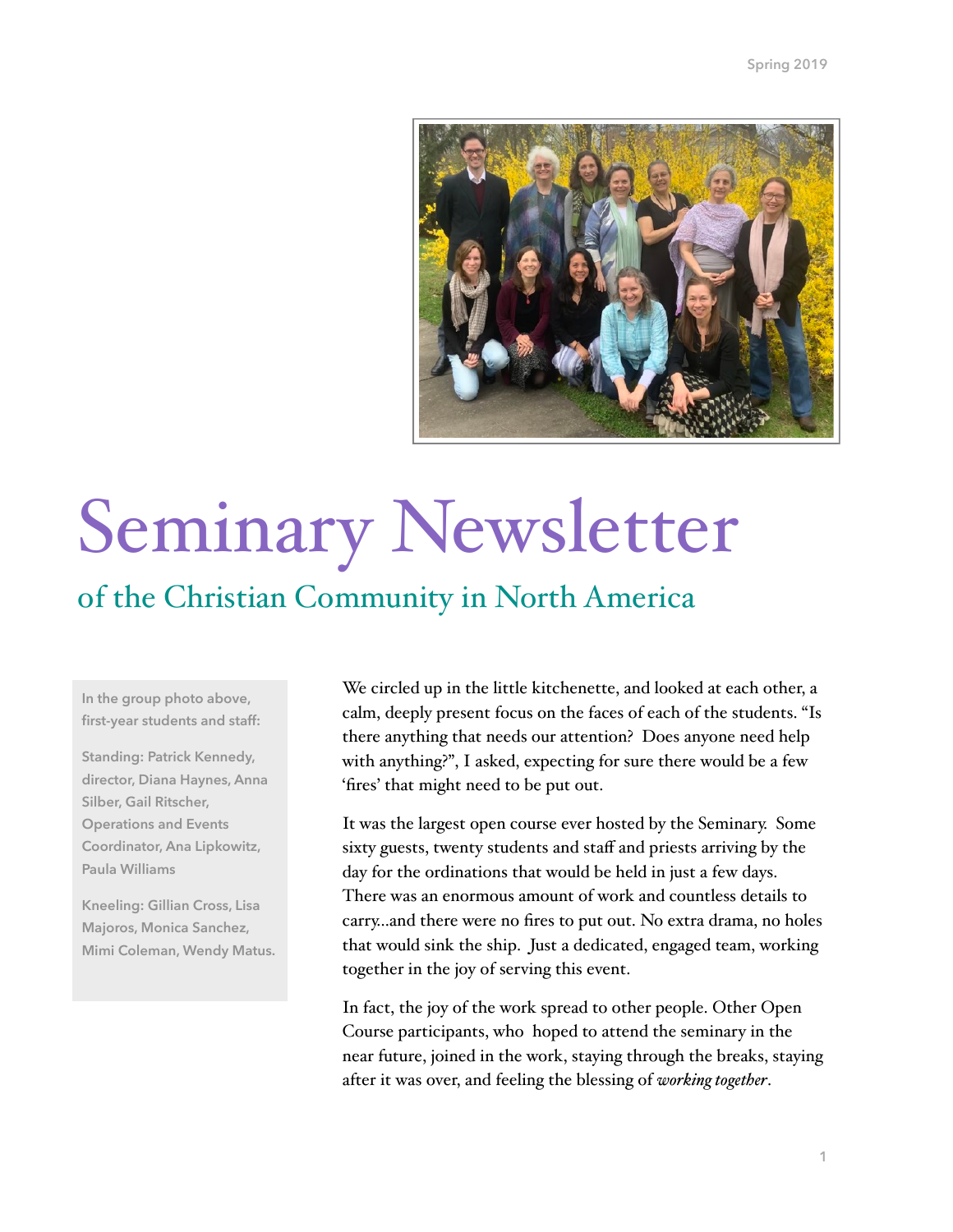There are many deep and powerful ways we are a community here at the seminary, many ways we get to know one another. We learn in the classroom together, create, paint and sing together, and, of course, we pray together. This year we learned, at a whole new level, the power of what it means to *work* together.

There was a time when the open courses, for different reasons, used to feel like something that taxed the students and took us away from our actual curriculum and flow at the seminary. Now they have become an essential part of the *training*. Easily the greatest challenge facing us in the world - and in the Christian Community especially - is our ability to work *together*. In John's Gospel we read, "They will know you are my disciples by your love for one another". This love can only be tested and truly grown when we also enter the arena of work.

I know this especially well through the deep privilege I have had of working together with Bastiaan Baan these past three years in Spring Valley. I know this because of the joy and honor of working with our speech teachers, Barbara Renold and Jennifer Kleinbach, with our Eurythmy teacher, Brigida Baldszun, our spatial dynamics teacher, Will Crane, and our art teachers, Aeola Baan and Bonnie Manacas. I know this because of the profound joy of collaborating and working with colleagues in Threefold, the Eurythmy School Spring Valley, the Pfeiffer Center and the Spring Valley congregation. Not to mention our board members, Michael Vode, Melissa Lyons and Camilla Lake!

Thank you all for your tremendous service, sacrifice and creative gifting to the Seminary of the Christian Community in North America. Having just spoken with our three most recent ordinands, I can promise you that your work has born good fruit!

And now, thank God, we head up to Toronto for a new adventure in the life of the seminary with a strong team, dedicated to working together: Gail Ritscher, as Operations and Events Coordinator, Janice Morgante, as Registrar and Financial Administrator, and Jonah Evans, Director. We look forward to seeing you soon!

Rev. Patrick Kennedy



**Seminarians ponder Hilma af Klimt's "The Ten Largest," which depict the human life cycle from childhood through old age at the Guggenheim Museum in NYC.**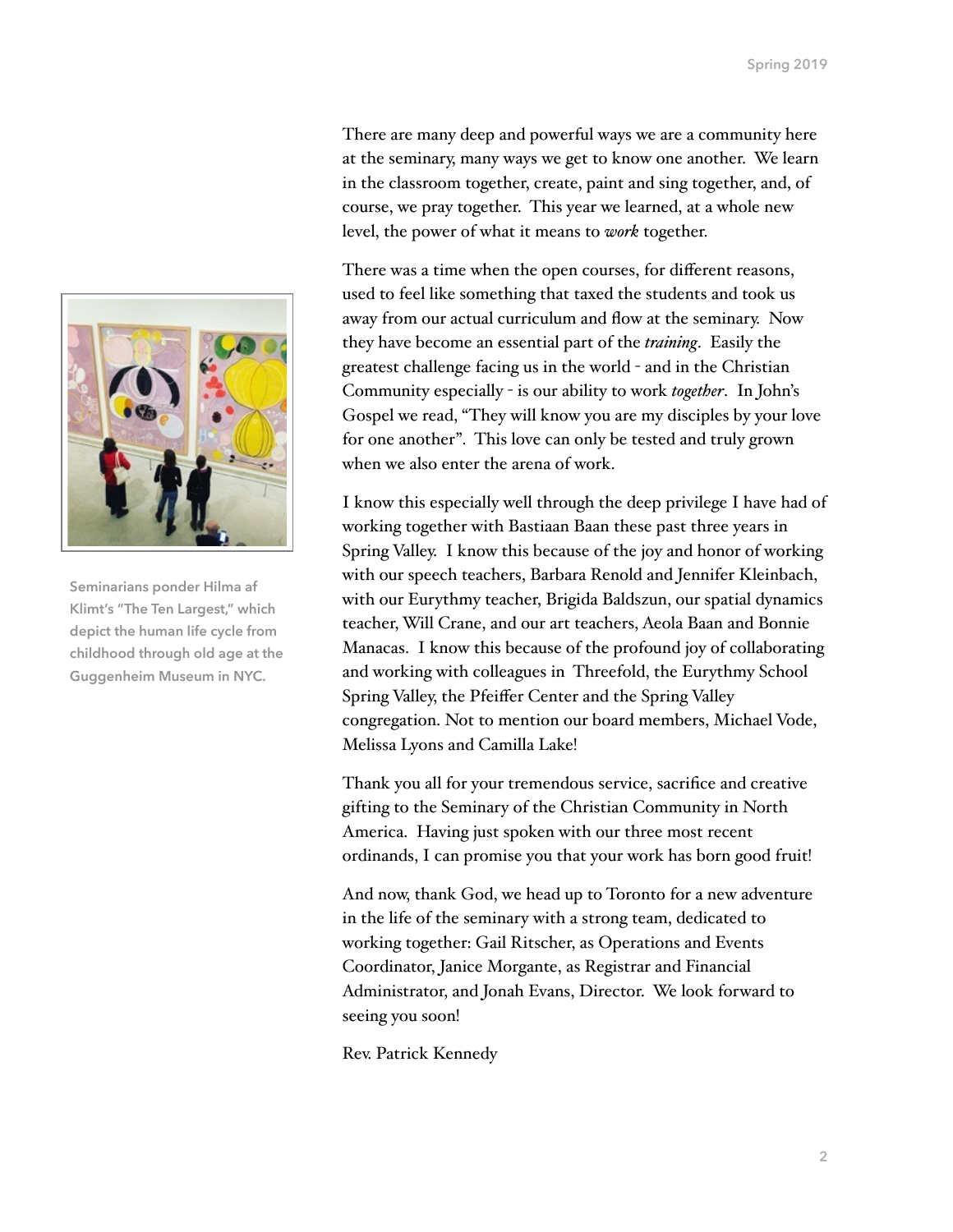#### A poem

Mimi Coleman, First Year, United States

The atmosphere is thick with themfriends who were and who are to bememories attending, souls befriending, thick like mist, like waves, rich with gathered life forces old new and in-between. This life is a drop in a stream of ongoing living, dying and living again.

### **Reflections**

Anna Silber, First Year, United States

As I reflect back on this year in the Seminary, I can best express it as a musical composition is experienced, in which the various elements that shape time are brought together into an artistic whole. The daily presence of the Act of Consecration of Man was the ostinato that accompanied us throughout the year and upon which all else was built. The ostinato belies all of the other voices and steadily holds the same note or phrase throughout the piece. It is a reliable, steadying element that deepens the whole, and in its unchanging strength lends necessary ballast.

Nearly every week, we were visited by a different guest teacher who opened doors to one of the seven sacraments and its related elements. These changing melodies brought with them profound thoughts and questions to live with. The artistic work in speech, singing, eurythmy, and the visual arts offered encounters with ourselves and others that helped us digest, reflect, and grow. Working and sometimes struggling together to develop a healthy social culture added yet another voice to the music. Our independent research projects sent us each into our respective contemplative corners to find our own way with themes we were assigned; perhaps these stand out as moments of musical improvisation or variations on a theme. This year ended with a particularly powerful crescendo with three ordinations during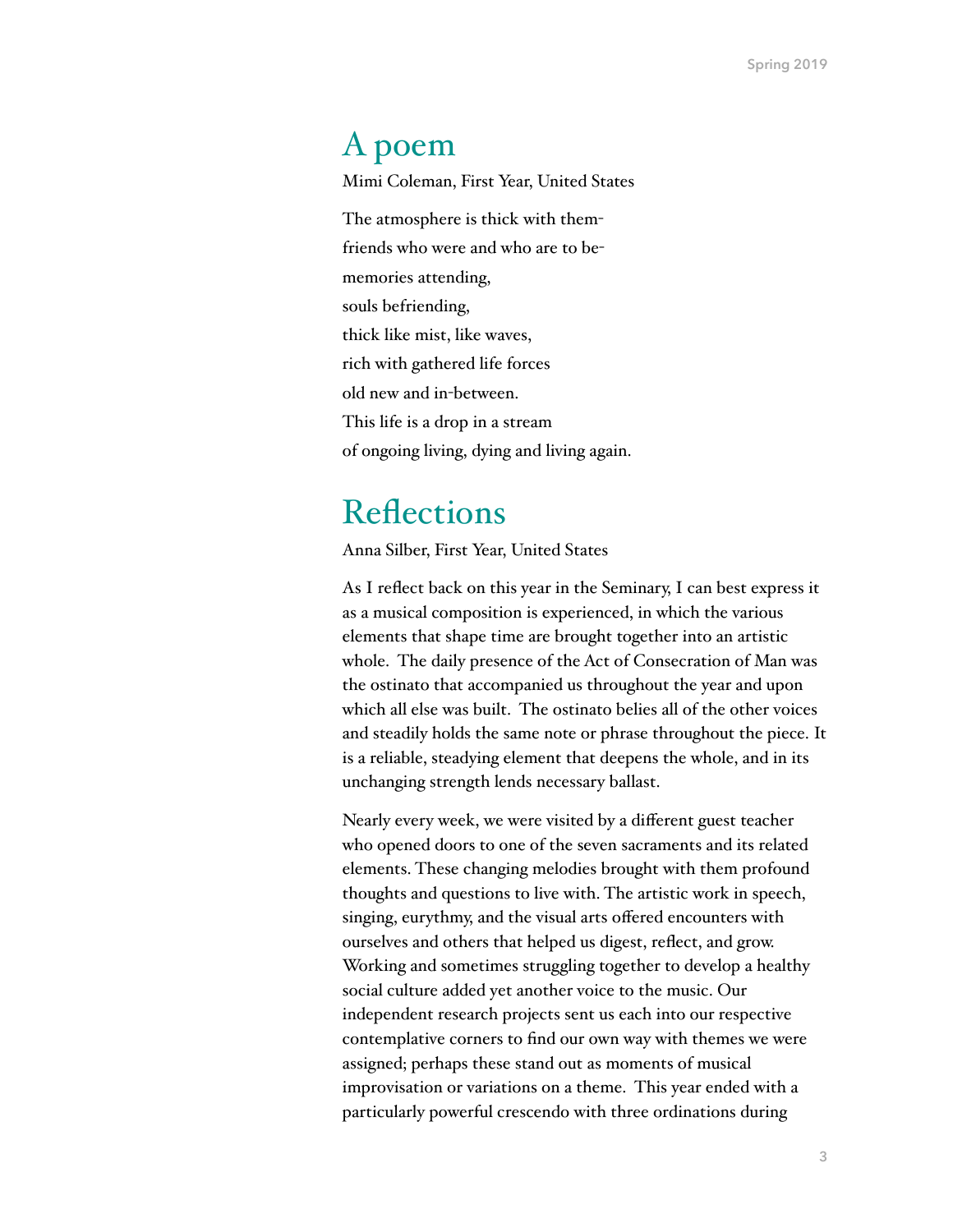Passiontide. We were gifted an inside view, having walked alongside the ordinands as they prepared throughout the year to become priests, and then were present as they each celebrated the Eucharist for the first time. From the altar, they each sounded a new heavenly tone in this musical composition that was our seminary year.

All of these experiences were illuminating and deeply enriching in themselves, but to experience them in light of the Act of Consecration of Man every day rendered them into a transformative process. At the altar, we witnessed daily the transformation of earthly substances into vehicles of spiritual substance. It would seem that this same alchemy was at work on each of us, transforming our earthly substance so that we, too, may become vehicles of spiritual substance. What is more, the shared experience of this sacrament nourished us as a Christ Community, uniting us in a way that only a true sacrament can.

### An Interview

Mimi Coleman and Paula Williams, first-year students, interview each other on the first year at the Seminary

*Paula*: How did you find your way to the Seminary?

*Mimi*: After many years of being a congregation member of the Christian Community in Devon, Pennsylvania, then joining the board of directors, and then in 2015 assuming the treasurer role for the church, I finally went to an open course at the Seminary in Spring Valley in 2017, and that changed everything. I never thought I would go to the Seminary, but suddenly I felt this need to go.

*Paula*: Did you find what you were looking for?

*Mimi*: Yes, and more! I didn't know exactly what I was seeking, but I knew that I would find not only answers, but more, deeper questions by coming here.

*Paula*: Is there anything that stands out in particular from this year?

*Mimi*: My written and oral project. I had the opportunity to study Holy Week in the Gospel of Luke with an emphasis on the



**Kate Kennedy, intern, Wendy Matus and Mimi Coleman, firstyear students**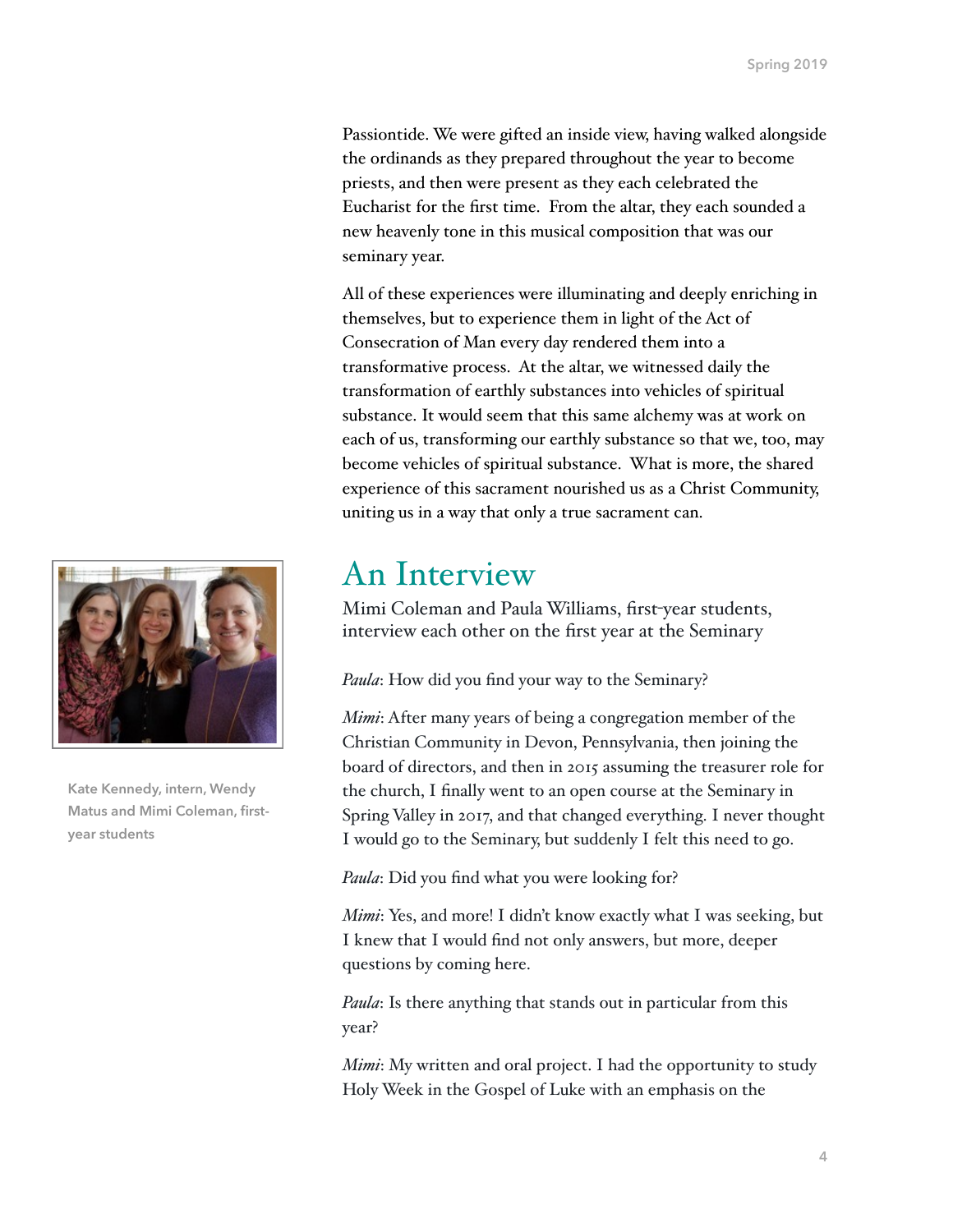crucifixion. It was not an easy process. I needed some help along the way. My teacher gave me some help, but I received the most help from Christ. The effects of this project will reverberate for a long time to come.

I also notice the way all the courses seem to dovetail together so beautifully. The content of an ongoing class may reflect what a visiting teacher says, or what is happening in another ongoing class. For example, in our Inner Life class, we are working our way through (not exactly in order) How to Know Higher Worlds, and it seems to correlate nicely with what we have been learning in our Anthroposophy and Christianity class, where we are studying Christianity as Mystical Fact. But what about you, Paula? Is there anything that stands out in particular for you from this year?

*Paula*: Having to go through the fire of giving presentations. Even though it was painfully challenging, I want to do more.

*Mimi*: I feel the same way, Paula! That presentation was a real growing point for me. Even though now I would do it all differently and I still would like to rewrite my paper, it took me to such a deep place in my relationship with Christ. That is what I am here for!

*Paula*: The first semester began with a course on Sacramentalism in the life of Rudolf Steiner and ended with Erk Ludwig's course on Christology. Those two courses, and everything in-between, knocked me off my feet – in order to get up and stand stronger. The morning courses were deepened by the afternoon courses. And, in this second semester, we had three ordinations, which brought the meaning of the process of being in the Seminary to a new level of real.

So, Mimi, what would you say to someone who is thinking about coming to the Seminary?

*Mimi*: Come! You will probably find what you were looking for and you will probably find something you did not know you were looking for!

*Paula*: I would say the same and add: drop everything, make the necessary sacrifices, prepare whatever you have to and do it!

How does the content of this year's studies live in you?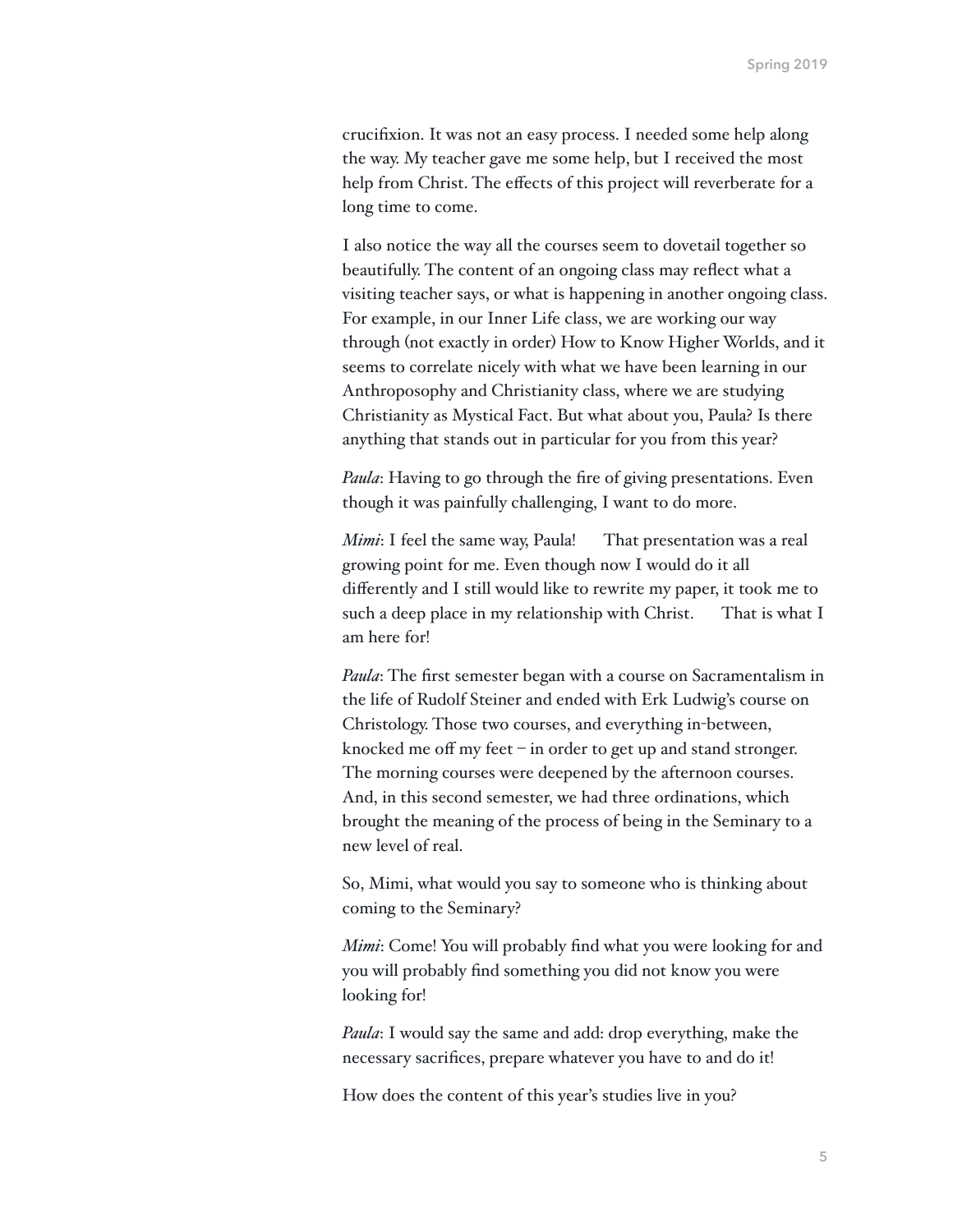*Mimi*: It is like a piece of cloth all woven together of various strands, and it is around me and also warms me from within. I do not quite know how to describe it.

How does the content of this year's studies live in you?

*Paula*: After all the courses, building new relationships, attending the Act of Consecration of Man several times a week, meeting so many priests, I feel changed. We are still here, still taking it all in. At this point, what I can say for sure is that this year at the Seminary lives in me as a precious drop of medicine, to last as long as I keep it alive.

#### Digging in the Clay

Victoria Capon

Digging in the clay I find my cross, The one I am to bear.

The clay crystalizes Like salt Receding Into a canyon Of memory Leaving The splintery wood exposed

Digging in the clay That is to be my grave Finding the charred wooden cross That is no longer rough and jagged But black like coal.

All is silence...

The crystals glint with sunlight The cross emerges Transformed, radiant I live again, now only through You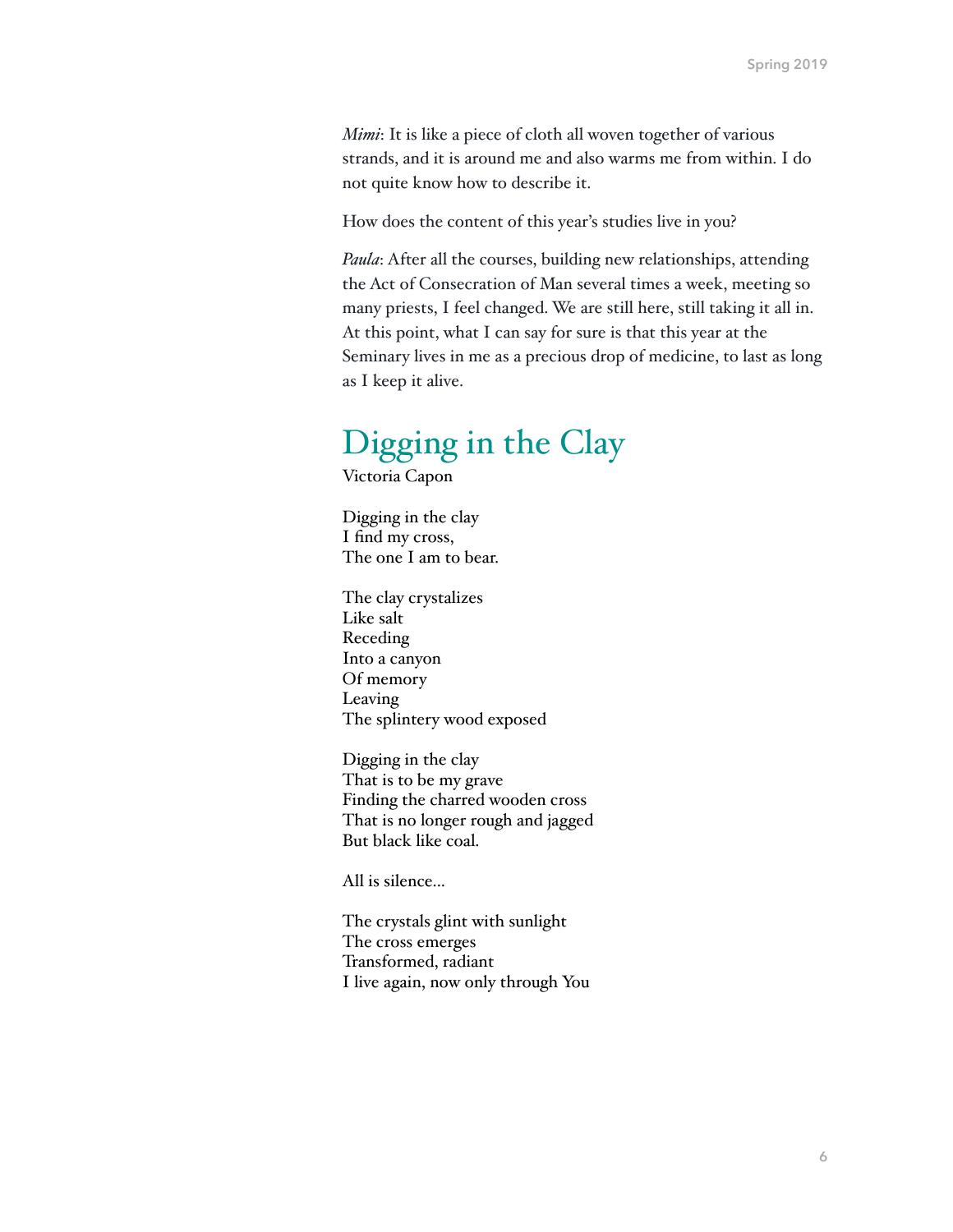

**Monica working on a painting from art class with Bonnie Manacas.**

# Messages from the Scroll

Mónica Sánchez Valderrama

When life, like a scroll, is unrolled and reveals little by little its message, each line can be an experience. Thus, this year, the scroll of the life of the seminary unrolled, for me, with experiences - each one with a different intensity for my being. Each week a message and a different personality enriched the morning sessions going through new and different paths that helped me get deeper into the essence of the seminary.

In the midst of this, the relation between all of us, students and teachers, was growing and strengthening my self, affirming my being here. As a part of this process, within the first weeks of the first semester, I received the request, from one of the fourth-year students, a candidate for ordination, to help with sewing the stole and belt for their vestments. I accepted with pleasure and gratitude, and began with that process, sewing the vestments for Passiontide. Then the accompaniment of these three candidates took on a different nuance for me because I felt that in some way I was getting to know part of their path, and, at the same time, this became part of my own process this year in the seminary.

In the final weeks of the path to the ordinations, the experience of joint work was an enriching element that helped me to live the contrasts in the personality of the group and mine in the group.

The three days of the ordinations, as well as the three days when the new priests celebrated the Act of Consecration of Man for the first time, will remain embedded deeply in my soul.

There is still more message to be discovered in the scroll, but I will leave it unrolled just to this point for now.

# Mensajes del Pergamino

Cuando la vida, como un pergamino, se desenrolla y revela poco a poco su mensaje, cada línea puede ser una experiencia. Así, este año, el rollo de la vida del seminario se desenrolla, para mí, con experiencias, cada una con una intensidad diferente para mi ser. Cada semana, un mensaje y una personalidad diferente enriquecieron las sesiones de la mañana al recorrer nuevos y diferentes caminos que me ayudaron a profundizar en la esencia del Seminario.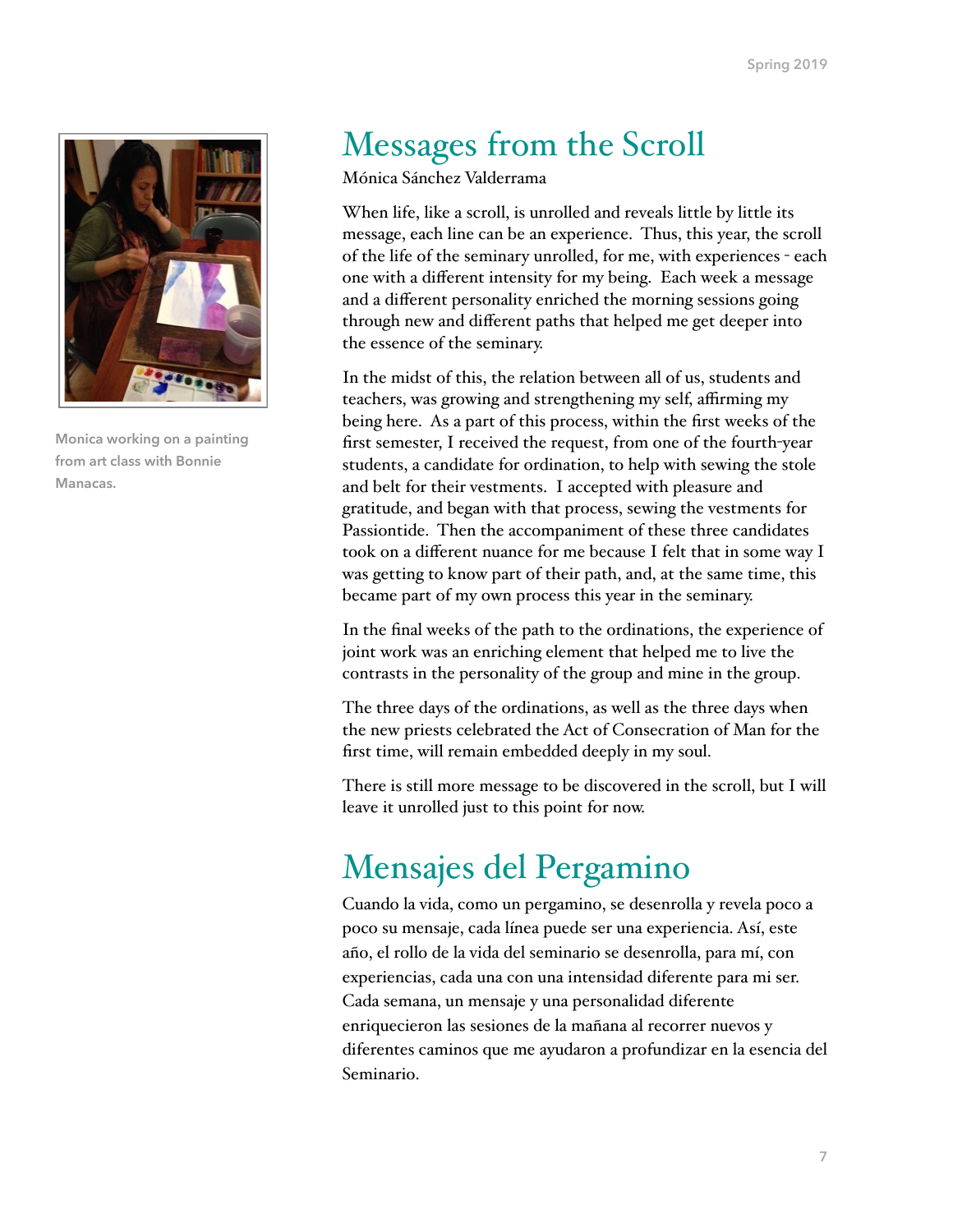En medio de esto, la relación entre todos nosotros, estudiantes y maestros, fue creciendo y fortaleciéndome, afirmando que estoy aquí. Como parte de este proceso, en las primeras semanas del primer semestre, recibí la solicitud de uno de los estudiantes de cuarto año, un candidato para la ordenación, para ayudar a coser la estola y el cinturón de sus vestimentas. Acepté con placer y gratitud, y comencé con ese proceso, cosiendo las vestimentas para Passiontide. Luego, el acompañamiento de los tres candidatos tomó un matiz diferente para mí porque sentí que de alguna manera estaba conociendo parte de su camino, y esto al mismo tiempo, se convirtió en parte de mi propio proceso este año en el seminario.

La experiencia del trabajo conjunto de las últimas semanas en el camino a las Ordenaciones ha sido un elemento enriquecedor que me ha ayudado a vivir los contrastes en la personalidad del grupo y la mía en el grupo.

Los tres días de las ordenaciones, así como los tres días siguientes en que los nuevos sacerdotes celebraron el Acto de Consagración del Hombre por primera vez, permanecerán profundamente arraigados en mi alma.

Bien, aún hay más mensajes por descubrir en el pergamino, pero por ahora lo dejaré desenrollado hasta ese momento.

#### Looking Back…

Diana Haynes, First Year, United States

Beginnings and endings; endings and beginnings... You'd think we'd all be used to them by now. Every week we had a new teacher, a new class, a new topic of study, but some classes, like our basic books on Anthroposophy, carry us like a slow river through the whole year. It felt like we were explorers on a journey of discovery traveling on the ship called Seminary. We've been developing capacities in ourselves, discovering the hidden treasures of Christianity, feasting on the abundant wisdom of Anthroposophy and seeking Truth everywhere. We've been charting new territory in our inner lives, but mostly, we've been building relationships, which are the very life of this seminary.



**A painting from** *The Dream Song of Olaf Åsteson*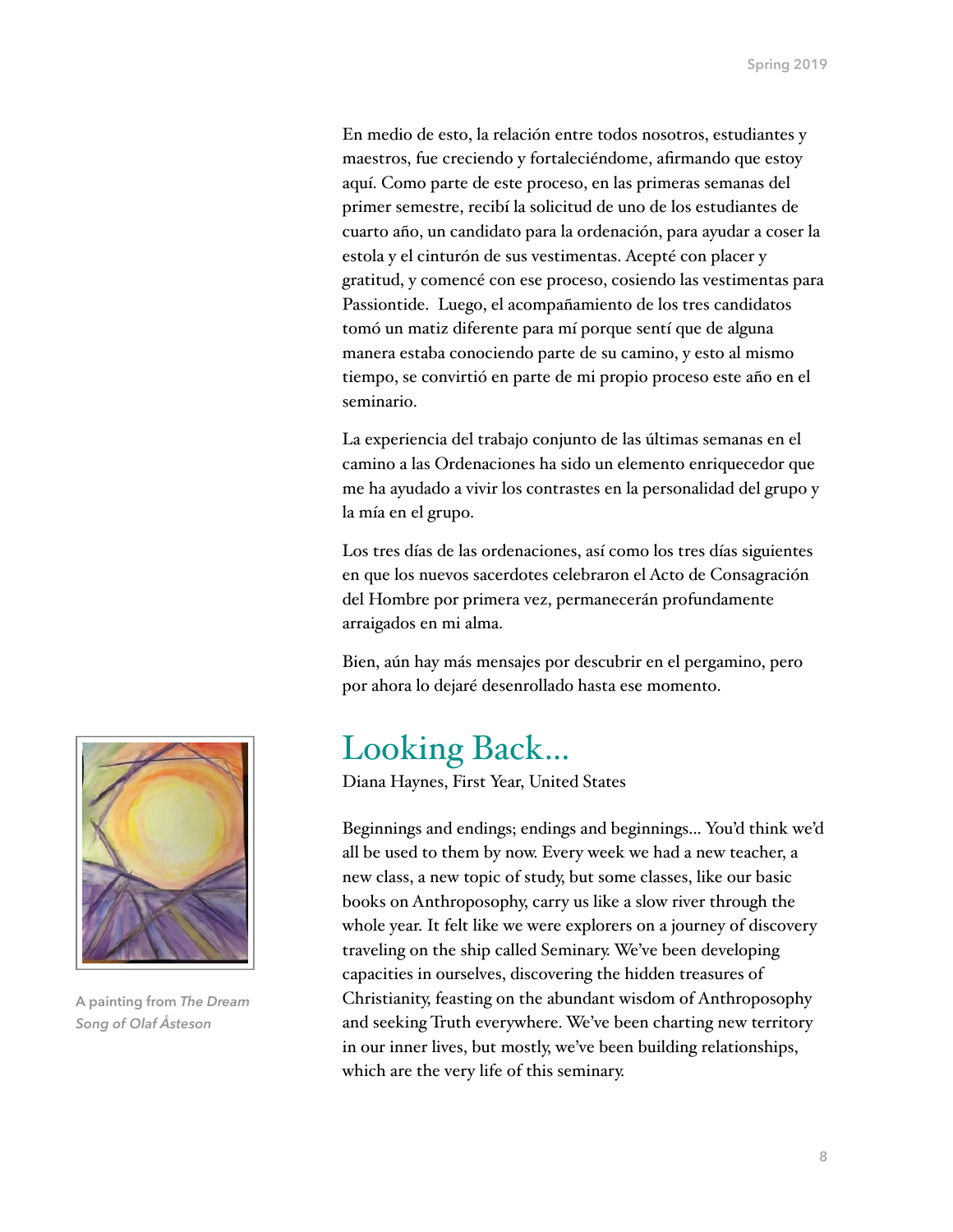I sense that a bright star has been guiding this ship, which shines in the intelligence and moral fiber of all our teachers. I feel the greater hand of Grace that guides this ship in the Being of the Christian Communion... Sometimes the deepest teachings we receive are not given in words but through our daily participation in the Act of Consecration of Man. Every night, as I did my nightly review, I marveled at how many new ideas and understandings this old head could contain… My heart has broken through some shackles it didn't know existed, and compassion and love flow more freely in my life. One doesn't have to become a priest to gain immeasurable riches on the good ship Seminary.

#### "When Done with a 'Yes'"

Gillian Cross, First Year, Australia

I started at the seminary imagining I'd study for one semester and in that time become clearer about what my goals were for working in community; where, which, in what capacity. One semester at the seminary would have been such a gift of a kick-start into any direction I decided at that point. But I'd just gotten into this pool, and it didn't feel time to get out just yet. The work we were doing at the seminary, the classes with the directors and visiting priests each week, the ritual, the social life and social learning, and living with the wider threefold community, was offering opportunity to contribute and free myself for tasks and a direction that lay ahead.

Now, a year in, I'm planning to continue with the move of the seminary to Toronto for another year. I'm fortunate that this opportunity to travel to another country is relatively simple. Seminary life, and being part of the Act of Consecration of Man five times a week, orients my life towards new possibilities and to the walls that need to be encountered on the way. One of the key things I'm learning is how to trust. How often can I trust something greater than myself? Can I accept, frequently, that I'm at the beginning of something that I don't know yet? And can I serve it anyway, uncertain where it'll lead? Like Peter climbing out of the boat and walking on the water to Christ, and then dropping his gaze and sinking into the water, can I have the faith to say 'yes' to what comes, and have the faith that something will be there if I throw out my hand when I'm sinking?



**First-year students: Ana Lipkowitz, Anna Silber, Gillian Cross**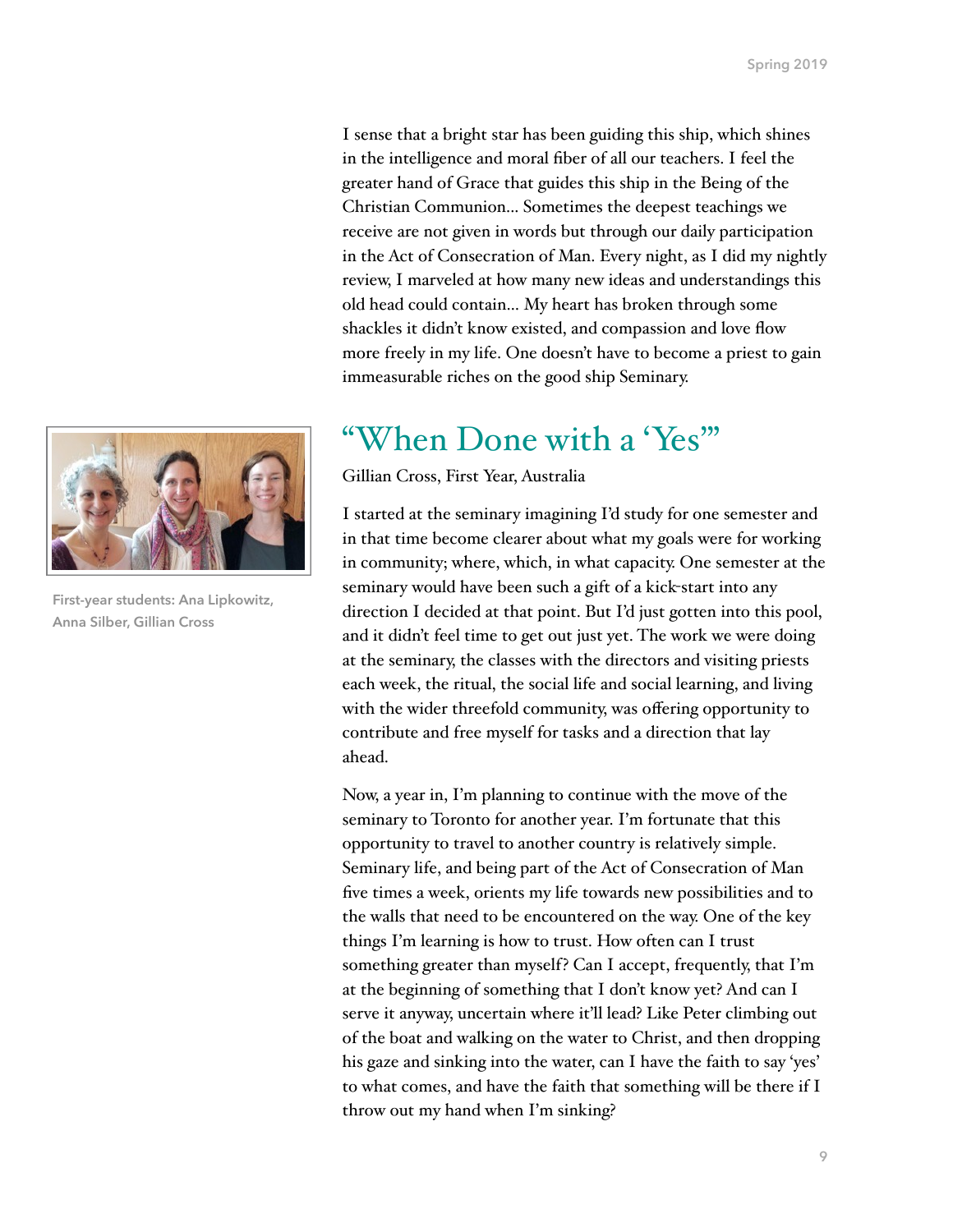It's been an absolute gift to spend the last ten months in this community and at the seminary. Watching and living the changes, in us and around us, witnessing and experiencing how possible change and evolution can be when done patiently, courageously, and enduringly; when done together with a 'yes', despite shaky ground, and asking for the help that's needed along the way.

### Threshold

Lisa Hartog, First Year, Holland

- Which side wish side the good side true side the slight side right side lightside darkside
- Who's side I am to be good serving fighting who tries to convince

Can I do it make it want it step over it back forth The way

small I fall climb up further where to stop to go



**The Lisa's! - Lisa Hartog, Lisa Majoros and Lisa Hildreth, priest in Boston, Massachusetts**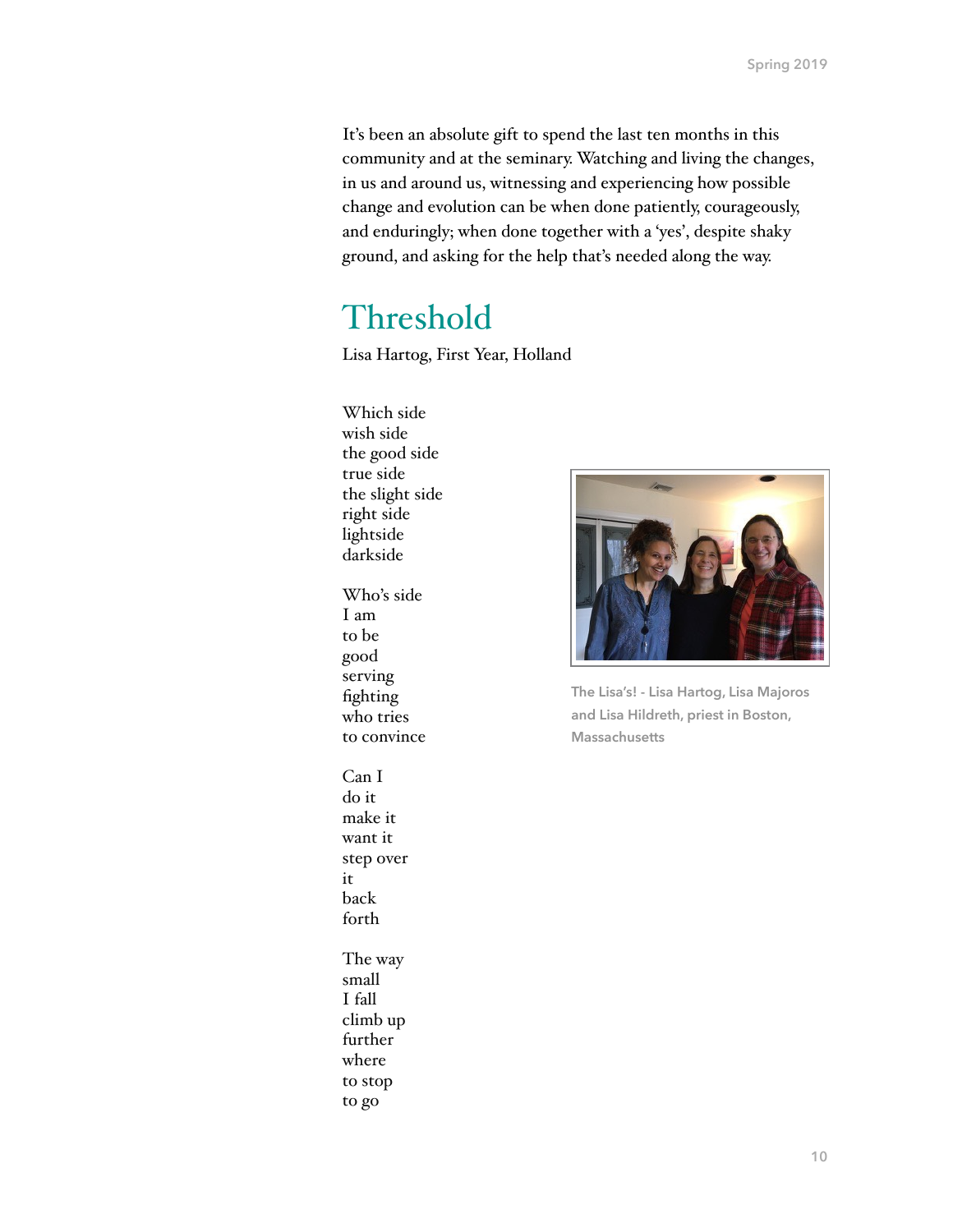A requirement belief in me always there is love You

### Painting a Dream...

Elizabeth Majoros, First Year, United States

*"Art enables us to find ourselves and lose ourselves at the same time." - Thomas Merton*

As first-year students, we found ourselves immersed in the modal tones of the Norwegian mystery story *The Dream Song of Olaf Åsteson* in December and January. In this song, which Rudolf Steiner refers to as one of the last authentic stories of initiation, a man experiences a profound, life-changing journey in his sleep during the Holy Nights of Christmastide, and appears at the church to tell about it. Our teacher, Bonnie Manaças, first learned of this version from a Norwegian eurythmist friend who had been singing it in Norwegian Stave churches at Christmastime. They



worked on translating it directly from Norwegian to English, instead of from Norwegian to German to English. The evocative music itself was set in the modes of the ancient Norwegian folk music. Previously, Bonnie had brought *The Dream Song of Olaf*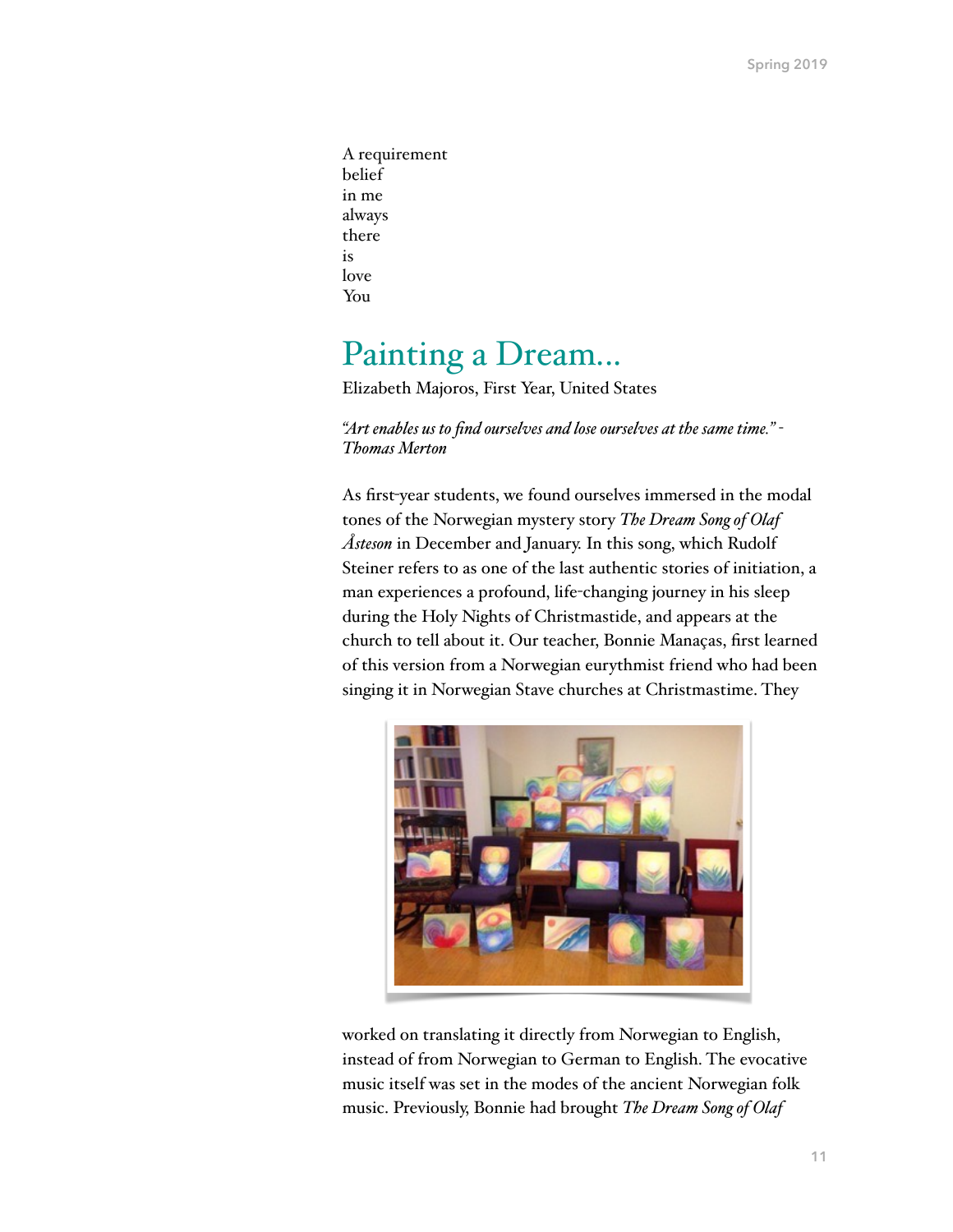*Åsteson* to three of the Waldorf school classes that she taught, and they sang and performed it. At the seminary, Bonnie would sing us a portion of the song each week, and lead us in a watercolor painting exercise. Listening to Bonnie, and then immersing ourselves in the watercolors, was for us a meditative soul experience, where we lived in the moods and the pictures through hearing and then made them visible on paper. It lent a depth to our study of Rudolf Steiner's *Christianity as Mystical Fact* in another class. There we looked at the initiation experience in general, objective terms; here, we dreamed into it ourselves. Even now, months later, the melodies and pictures echo in my soul.

### Forgiveness of Sin

Ana Lipkowitz, First Year, United States



**Blackboard image from Ben Black's course:** *The Forgiveness of Sin*

A week-long Morning Course entitled *The Forgiveness of Sin* was presented to the first-year student body in late February by Rev. Ben Black, a priest of Canadian origin, practicing in Cologne, Germany. He brought to us this concept in something of a picture language, which I will share here.

*Subjective Sin*: that which is personally ours (living in our etheric) = Nails\*. We are required to rectify this ourselves through some form of restitution.

*Objective Sin*: that which is collective (living in the cosmic etheric) = Holes.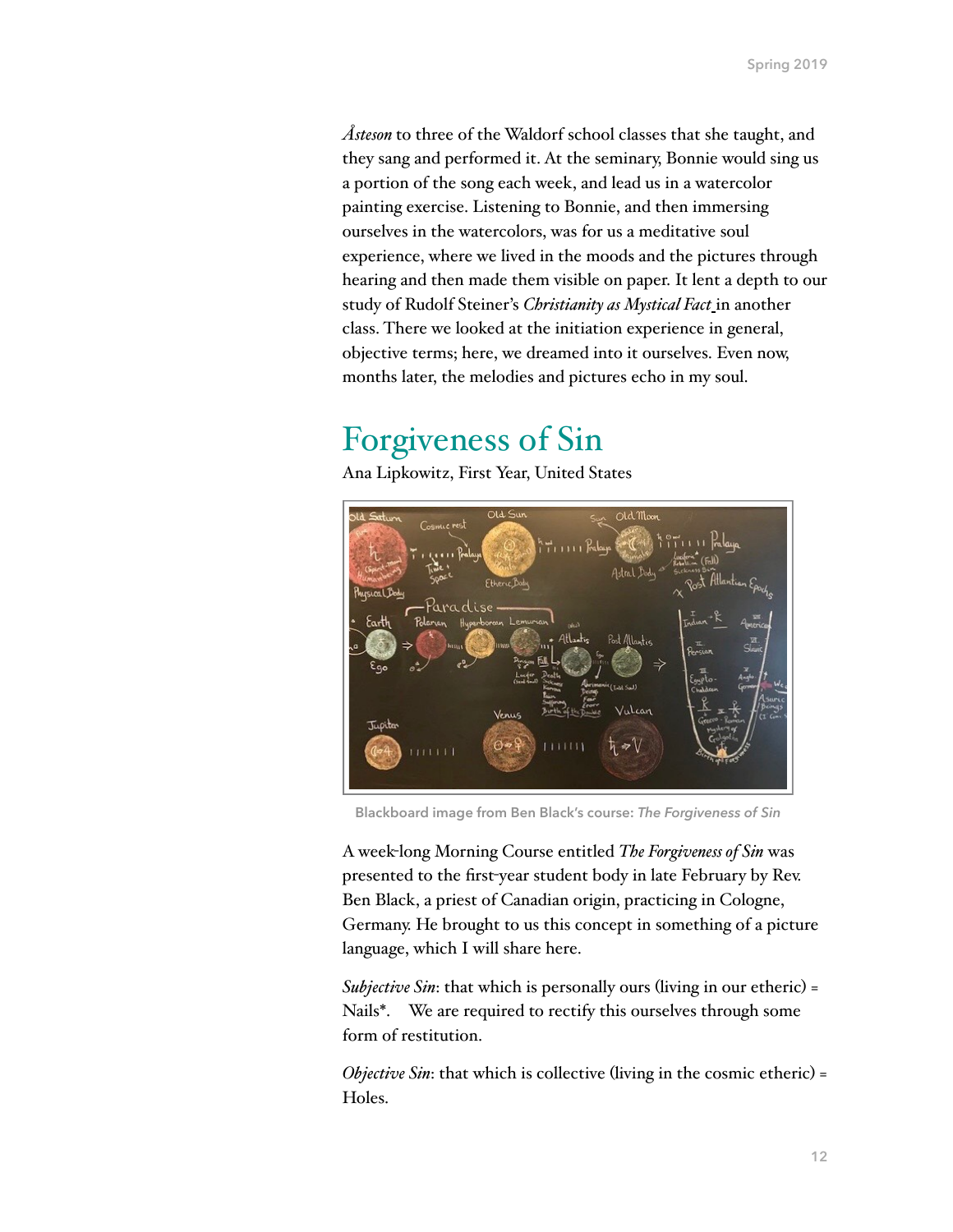\*'Nails' refers to a story sometimes called, "Nails in the Fence" that illustrates how a single sin can be represented by a nail hammered into a fence, every good deed an act that removes the nail and Christ's salvific work fills in the objective damage, 'the holes' that were left behind.

Christ's deed expunged the weight of this debt from humanity up until the time of Golgotha, but after Golgotha this sin may only be canceled through our own relationship with Him. Further, objective sin of an evil nature must be made into good - literally!

Through our relationship with Christ there streams the opportunity to fully obliterate our personally created sin and remove the 'nails,' leaving no residue upon the Akashic record. The remaining 'holes' are borne solely through His Being, holes from which flow the blood of sacrifice. A critical element in the forgiveness process is that, unless we are to work actively in these arenas, what remains untouched by our efforts to forgive leaves upon our death an opening for the Adversary to harden our etheric bodies against the Christ.

In Luke 23:39-43, we encounter one of the last deeds of Christ before he offers his spirit into the realms of the Father. In these near final mortal moments, utterly vulnerable, he is yet in possession of and radiating 'I' forces great enough to silence the mockery of one being crucified with him. What must have been his shining light and beneficent warmth was recognized by a third on a cross that day, one who invites His future remembrance. Christ endows the healing balm of forgiveness upon this admitted criminal, not only pardoning, but promising to extend to him what will be His own glory.

# And forgive us our trespasses...

Victoria Capon, Intern, Washington D.C.

And I got it in a moment. I was hurt and angry, my ego stepped on. Brooding for hours, reveling in the indignant and self righteous feelings. Opportunities came early when I knew I could let it go, but I chose to dig in. I was committed. As the afternoon wore on, I reached out for Christ - but he wasn't there.

I was cut off from him.

Then, I got it in a moment.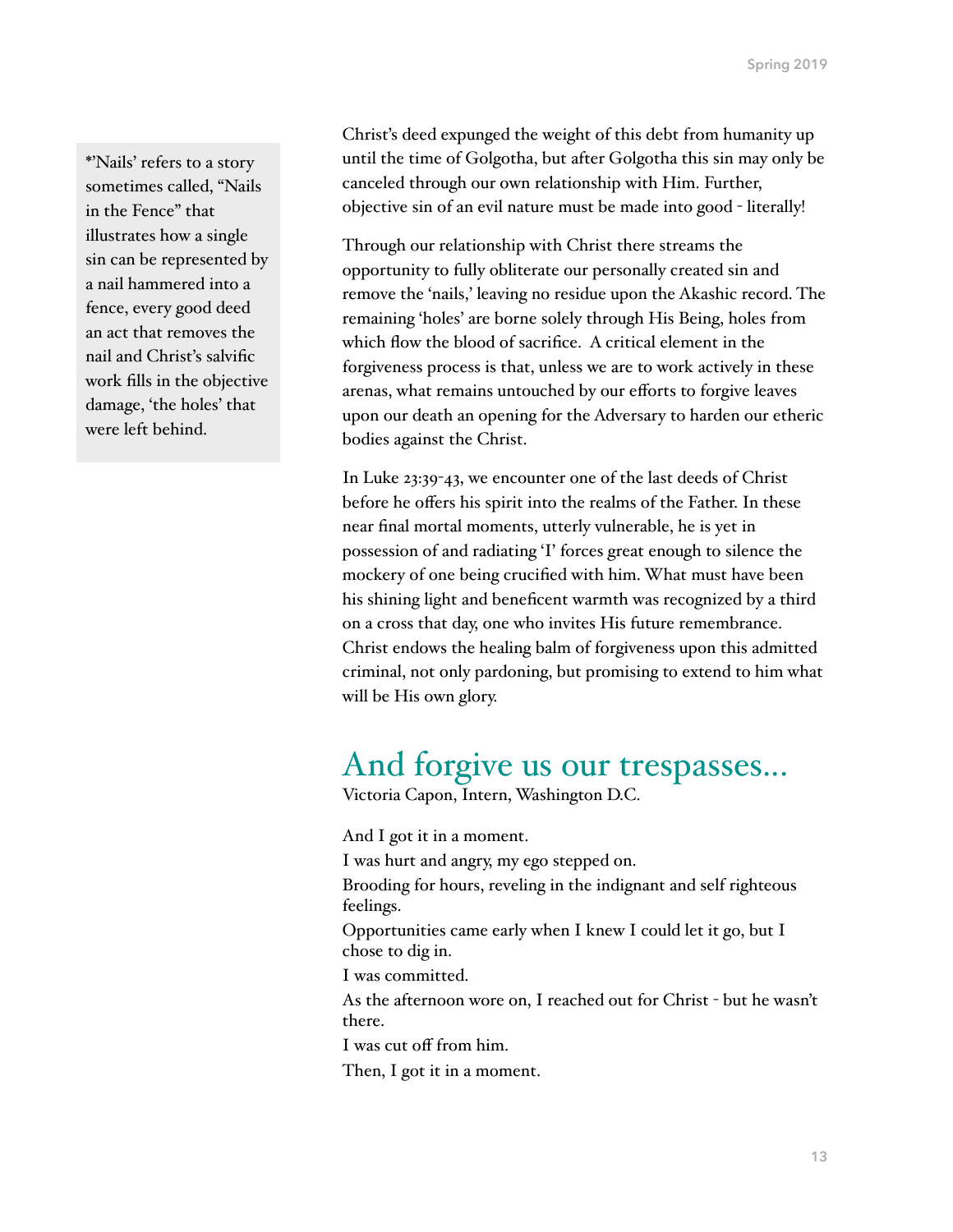And forgive us our trespasses as we forgive those who trespass against us.

I couldn't be in relationship with the divine while I was so committed to the resentment.

Continuing to crucify him, he left me alone.

John says it best in 8:29, He does not leave me because I do the things that please him always.

I made a choice to cut my self off from him, wanting the resentment more than I wanted him.

He waits, his patience endures.

As I forgive others, then I will be forgiven!

I have known the Lords Prayer all my life and I never got it.

### Division of the Sexes – In Search of Wholeness

Jeana Lee, Internship in Toronto, CA, from the United States

During my internship in Toronto, I had the opportunity to research a topic of my own interest, and then give a talk on it for the congregation. In part, my exploration led me to the question: Are we who are of different sexes fundamentally the same or fundamentally different? In trying to answer this question, I found that it depends on one's perspective – we are both the same and different.

There was a period in human evolution when there was no sex differentiation. Before human beings incarnated into fully material physical bodies, it was possible for the soul - which is both masculine and feminine - to express all of itself in the flexible immaterial body it had. In the book of Genesis, the first human being, Adam, is described as being both male and female (Genesis 1:27). Then, as the earth conditions hardened and became more material, the human beings could not express both man and woman at the same time. While one of these two aspects worked into the physical body, the other could not. Instead, its creative forces were freed to go into the thinking capacity of the human being. According to Rudolf Steiner, it is due to the single-sexed nature of the human being that we are also thinking beings. We all have masculine and feminine qualities in us and come from the same archetype.



**Study of Christ by Leonardo da Vinci for the** *Last Supper*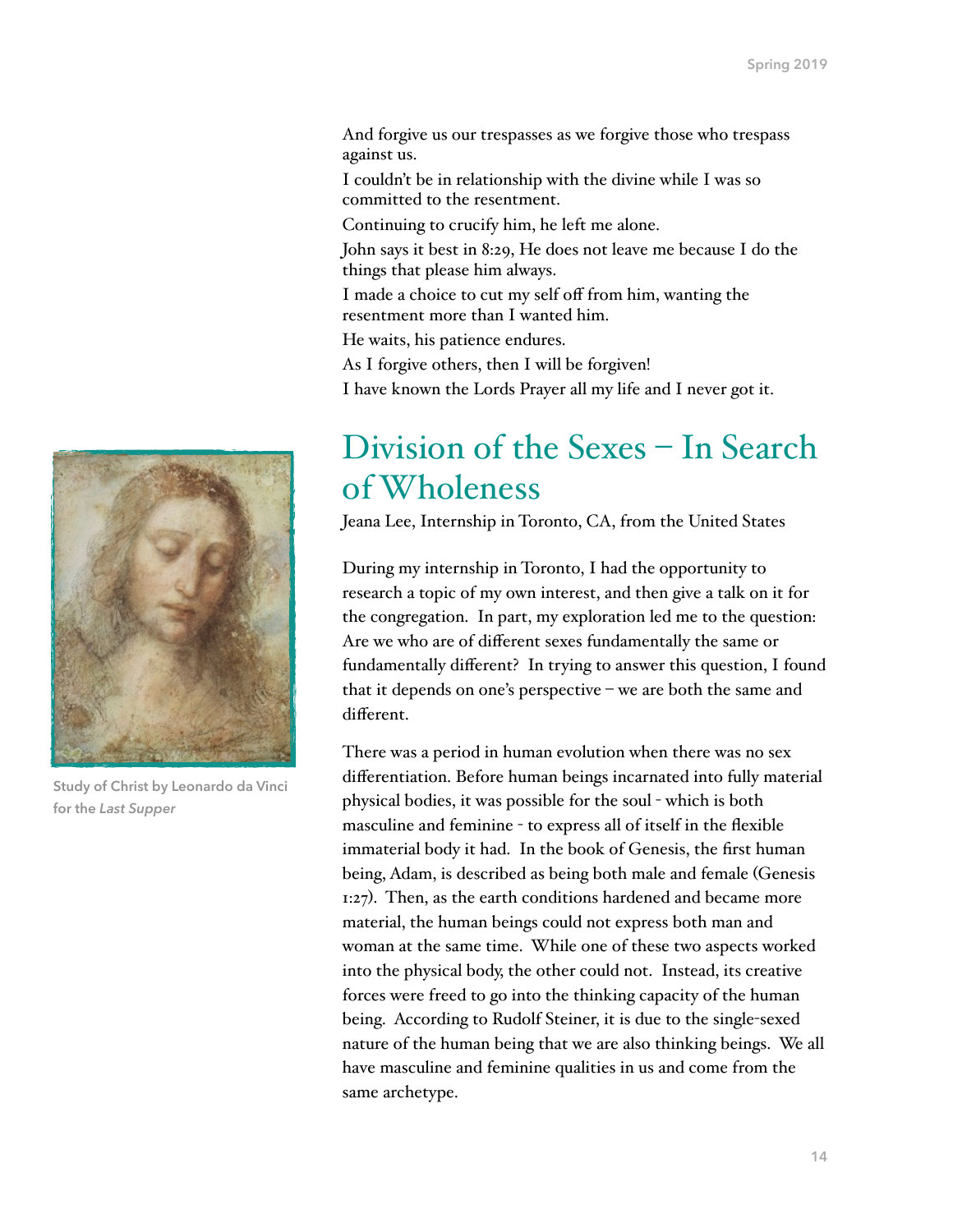

**A close up from Raphael's** *La Disputa del Sacramento***, an image we looked at during the course on the Sacrament of Marriage**

However, there would not be two categories, male and female, if there were no distinction between them. It is in the physical body that the differences between the sexes are most obvious. If we try to represent in simplest form the difference in body shape of the male and the female, we could show the male as a straight line, and the female as a curved line or a circle. These are the two fundamental gestures that everyone in the first-grade classroom at a Waldorf school learns, often on the first day of school: the straight line and the curved line. These symbols can be used to characterize the germ cells of the male and female human being as well. The male sperm cells are like straight lines; they show directionality, plurality and the quality of movement. In contrast, the female egg cells are spherical and they show unity and a quality of being at rest. The masculine principle is directed outward, while the feminine principle is directed inward.

We can begin to see a reunion of the masculine and feminine principles in the symbol of the sun, the point and periphery. In the point, we see the masculine principle, and a strong focus on one's own center. In the periphery, we see the feminine principle, and a strong focus on the surrounding environment. A person who is a maverick and an independent thinker demonstrates the masculine principle, while someone who is attuned to the mood of the group and seeks to harmonize with it displays the feminine principle. On the unhealthy side, we can see those who over-identify with their individual self and lose connection with the people around them, or those who over-identify with their environment and lose their sense of self. In all cases, we are seeking balance.

As human beings, we are capable of acting in both healthy masculine and healthy feminine ways. The wife of a seminary student took it upon herself to go out and find a job to support her husband while he studied to become a priest. Although she is female, this was a masculine gesture, taking responsibility beyond what was required and lifting her husband towards his best self. An example of the feminine gesture is a Waldorf teacher who had an impossible student. After many failures, she realized that she had to bear the pain of this student with him. She inwardly brought him in, close to her heart, and bore his pain as her own.

The life of Jesus Christ gives us a beautiful example of balance between these two fundamental archetypes. He shows us the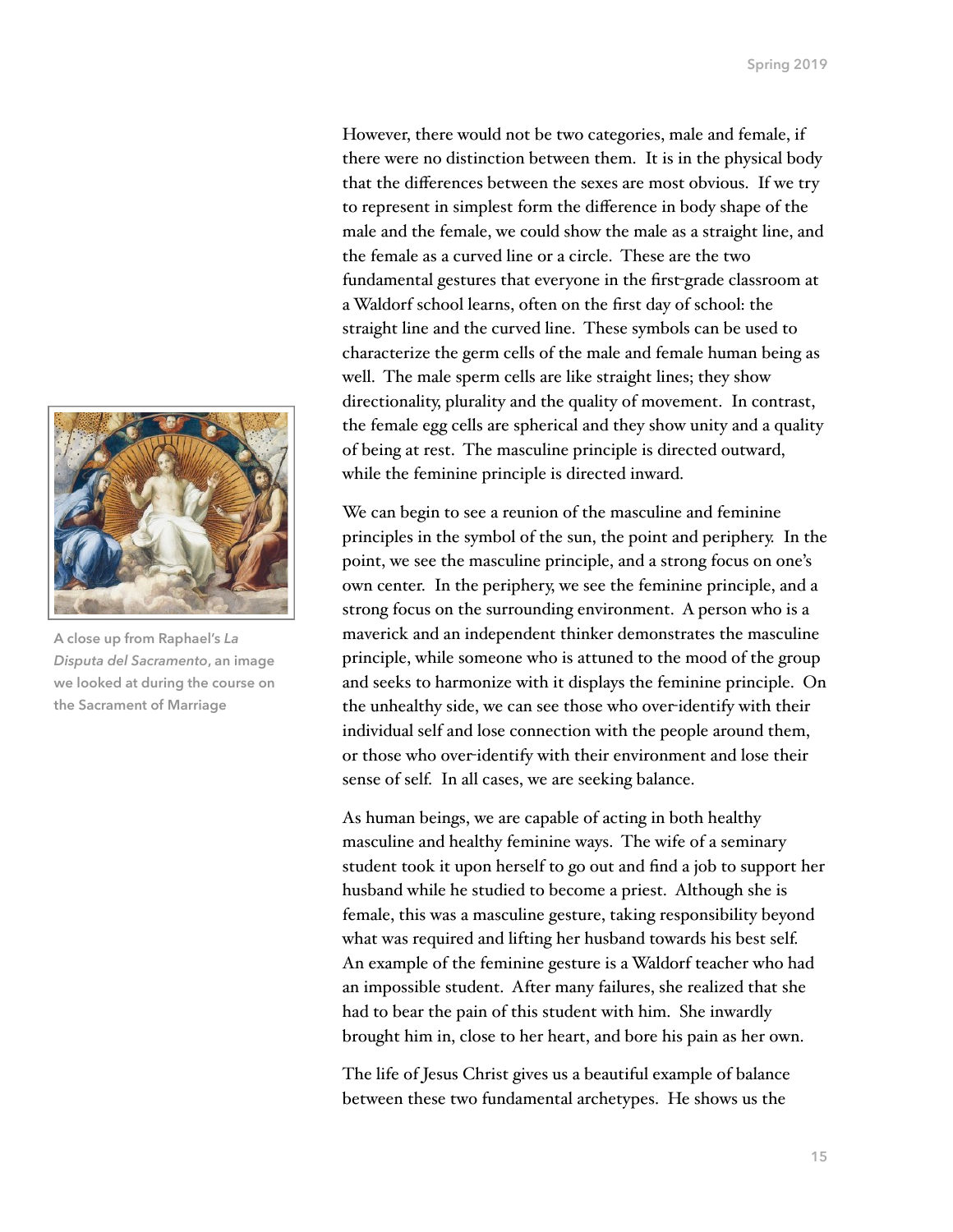masculine, father love that says, "I am going to help you reach your full potential, and accept nothing less, because I love you." He also shows us the feminine, mother love that says, "I love you no matter what you do. I bear your pain with you." As the Risen One, the Christ has no gender. 'He' is the true human being who has evolved through the process of death and rebirth, who has actively sacrificed 'his' being and who receives and bears all of our sins.

*Sources*: Rudolf Steiner, Wolfgang Gadeke, Lisa Romero, Jean-Paul Larchet, and researched in collaboration with Rev. Jonah Evans.

#### Impressions from the Ordination Open Course March 25-29, 2019 *The New Priesthood: Priest Training and Ordination in the Era of the Free Human Self*

By Open Course guest Katherine Jenkins and First-Year student, Diana Haynes

Each open course includes the joy of celebrating the Act of Consecration of Man as a daily activity. Entering the chapel, sitting quietly, experiencing the ritual, receiving the sacrament; I felt carried by a blessing that began each day in a holy mood. After a nourishing breakfast, chatting with old and new friends, it was time for the morning block on "Melchizedek & the Origins of the Priesthood", taught by the Rev. Bastiaan Baan and the Rev. Jonah Evans. Melchizedek was the first priest, ordained by God as an eternal priest. Melchizedek had the capacity to be transparent to God's blessing, and he initiated the first sacramental meal of bread and wine to Abram before Judaism even existed. This ritual prefigured the Last Supper. We learned about the origin of ritual as a reflection of the deeds of divine beings giving praise and offerings to the Most High God, which is echoed here on earth in true sacraments.

The question was asked: Why is a priesthood needed today? The world is getting rid of kings and priests – spiritual hierarchies are being replaced by the hierarchy of material wealth. The concept of a spiritually given or a 'consecrated' task is not well understood today. Also, if Christ is already within us, why do we need sacraments, ritual or study? This led to conversations where we



**Gillian Cross, first year, Rev. Bastiaan Baan, Director and now priest in Zeist in Holland.**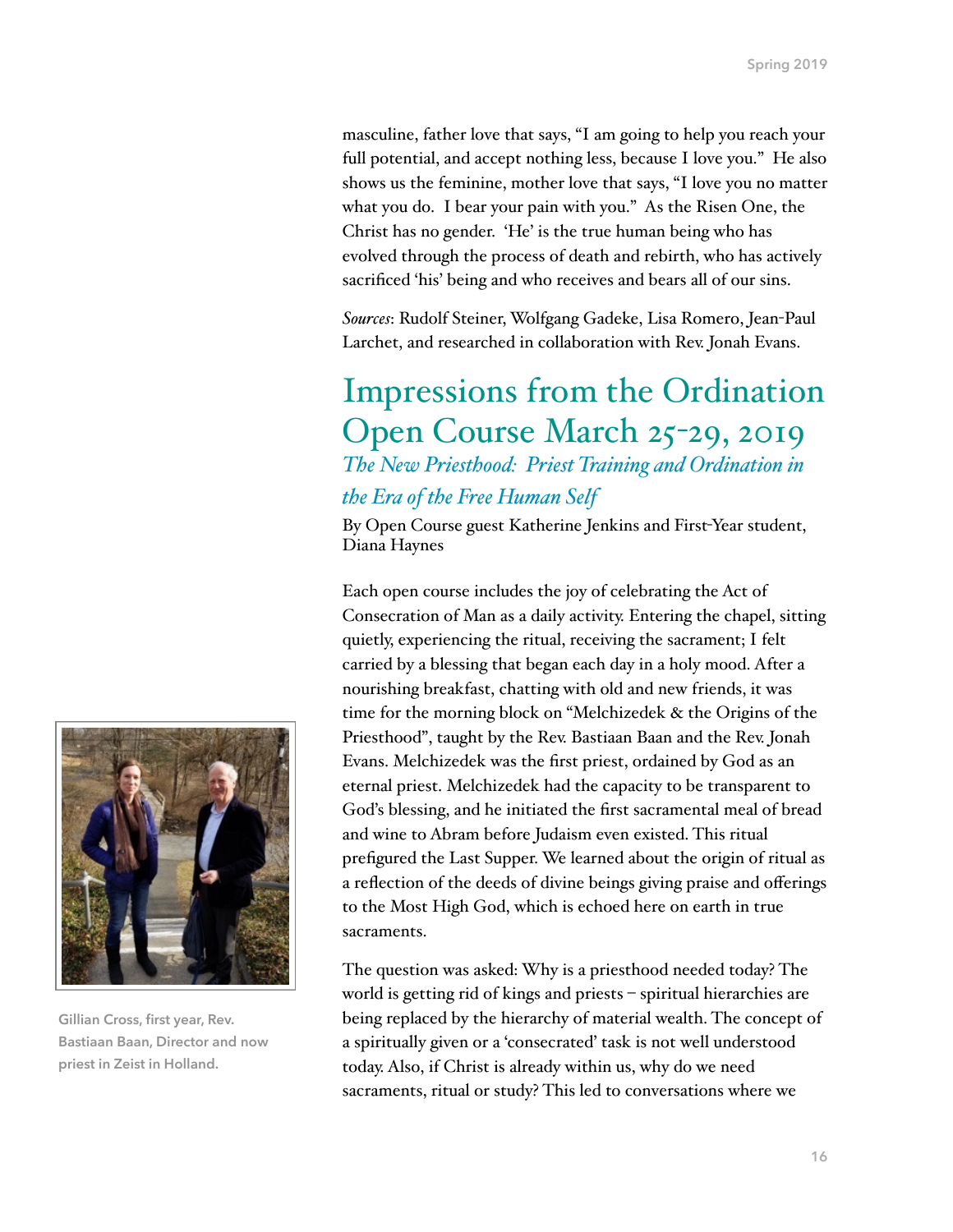explored the role of priest as a gardener to bring forth and awaken the seed of Christ within us. It is not a hierarchical position, but a willingness to be transparent to Christ. All priestly work is a reuniting of the eternal and temporal – helping us to transform our fallen nature into a resurrected nature through Christ. This is the

#### Mark Your Calendars...*Open Courses in Toronto*

November 18-22, 2019: "The New Revelation of Christ" - Evening Open Course & Webinar with Patrick Kennedy & Jonah Evans

January 20-24, 2020: "The Christ Voice of Conscience" with Bastiaan Baan

March 2-6, 2020: "Rudolf Steiner's Mystery Dramas and the 'Lord of Karma', with Daniel Hafner, Nuernberg, Germany

work of the sacraments.

In the past, priests offered sacrifices in exchange for forgiveness of sins for their people. In Christ we have a High Priest, anointed by God, who made the ultimate sacrifice of himself for the sin of all humanity. A priest in the Christian Community doesn't work out of his/her own ego, but brings words and blessing

out of the divine world, as Melchizedek did, to continue the work of Christ on earth. Our priests are consecrated by God; not out of the Jewish Levitical stream, nor the Catholic Peter stream, but the John or Johanine stream – which is why the Prologue of John is the first speaking of a newly ordained Christian Community priest. The word Christos means 'the anointed one,' and we talked at some length about the meaning and purpose of anointing. In the future, when the higher ego in us has become a conscious Christ bearer, we will no longer need priests or temples. But it was pretty apparent to all of us that Christian Community priests are very much needed in the world today to help awaken the Christ forces slumbering in humanity.

We explored the deep waters of the Prologue of the Gospel of John further in our classes, with Jong-Won Choi in eurythmy and with Jennifer Kleinbach in speech. In speech class, we made sounds guided by some eurythmy gestures – stretching lots more than our mouths! Soon, we discovered the sounds formed words from the Prologue. By the end of the week, we put sounds and gestures together to speak the first lines of the Prologue in Greek and English, and we had an amazing experience of 'The Word!'

After speech class, Bastiaan continued to help us understand the mysteries of the Prologue. He showed us how the rhythm and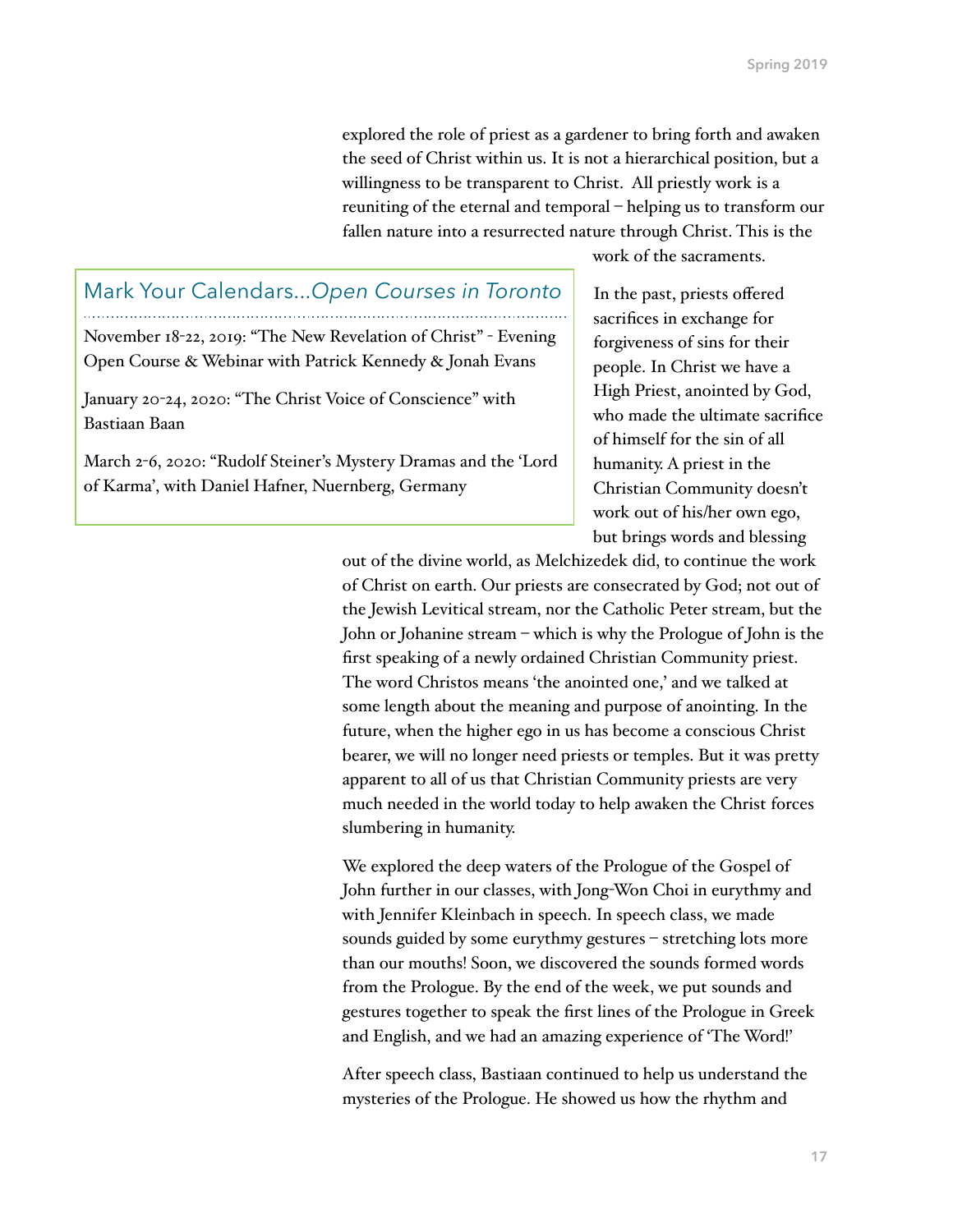limited vocabulary of the Prologue is a masterpiece of Trinitarian structure. No word is in the wrong place, no sound monotonous. Speaking these words has a powerful effect on the elementals and the entire cosmos. Such profound truth is embodied in it that it reverberates as a healing force through the world. Bastiaan told us that if the Prologue were not read and understood by someone on the earth, the cosmos would not be able to find its destiny. He told us a great story of someone who had used the spoken Prologue as a successful therapy for autistic children.

As humans, when we speak, we affect the spiritual atmosphere around us. Our moral qualities flow into our words. Just as thought becomes word, word becomes action, and action repeated becomes habit. Habit shapes character and character becomes destiny. In the Prologue, we can think the thoughts of John the beloved and they will work in us and transform us, if done regularly. God speaks the word of 'Becoming'. God himself is becoming. We are becoming creators with God through the Word... Marvelous mysteries!

On days three and four, the Erzoberlenker, Vicke von Behr, taught in the mornings about the old and new priesthood. He took us back to ancient initiation rites in Egypt and the temple of Artemis in Greece. In Egypt, potential priests were found among young boys up and down the Nile who had certain special qualities. The boys then had to submit to very intensive training and testing. The trials were frightening and even life-threatening and not all candidates survived. But through the trials, it was determined whether the child was capable of controlling his fear and might eventually become an initiate.

In the Artemis temple, very young girls were brought and trained for their entire lives to be devoted channels of the Goddess herself. We also learned of the Roman Catholic ordination ritual in which the priest candidate is literally bound by a cord to the will of the Bishop who is bound to the will of the Holy Church. The priest must sacrifice his free will and declare a complete submission to the mother church. In the Christian Community, the new priesthood, individual freedom is sacrosanct. The candidate for ordination makes a vow out of personal freedom and his or her primary commitment is to be open to becoming through Christ.



**Revs. Vicke von Behr, Erzoberlenker and Peter van Breda, London**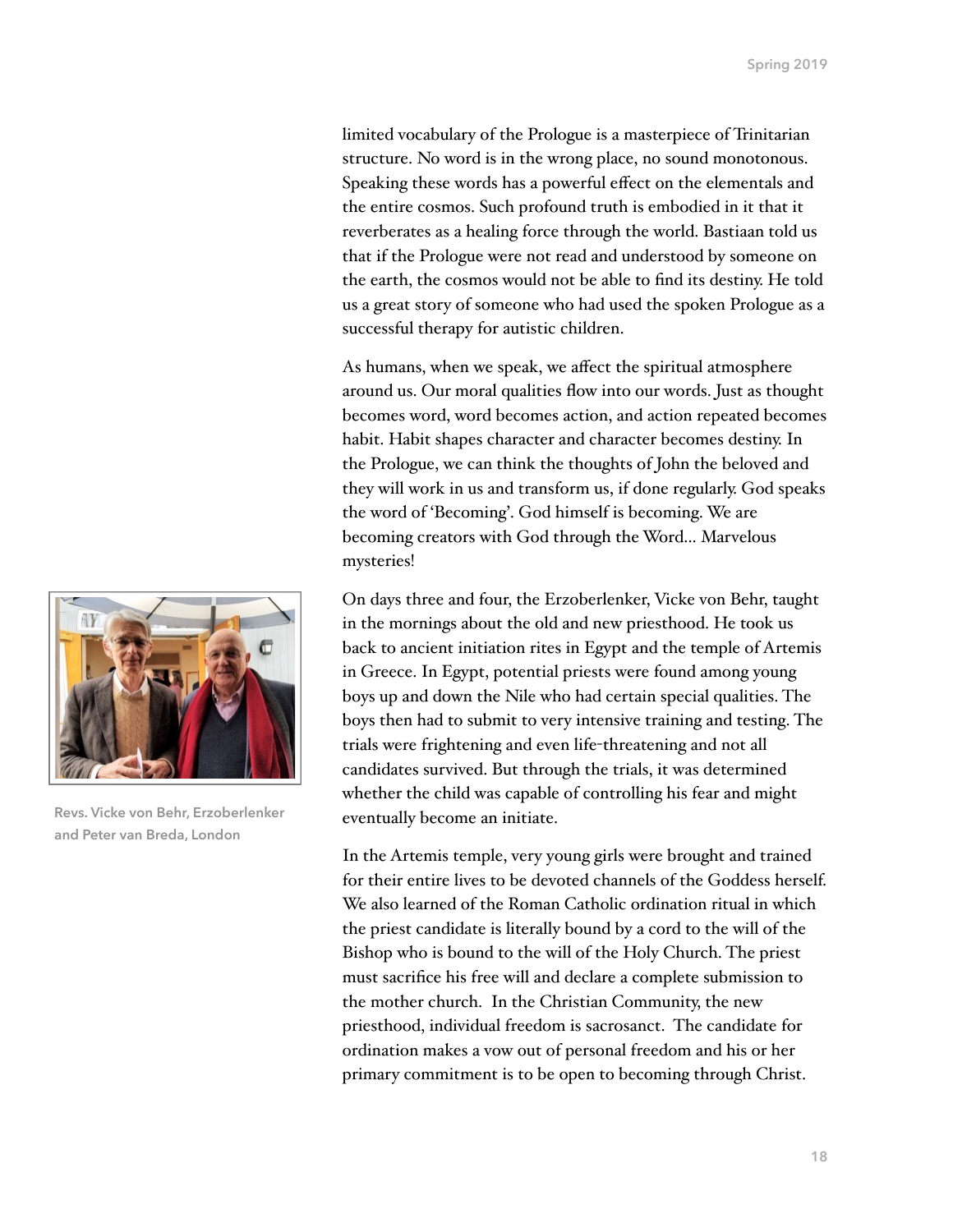There was so much more rich Christological content that was very helpful to understand what it means to be a priest in the Christian Community and what we are all striving towards in the "priesthood of all believers." On Friday morning, we attended the Ordination Sacrament for Cheryl Prigg. It was an amazing service, expanding the elements of the Act of Consecration of Man with windows that opened up to add the elements of Ordination. Cheryl spoke the Prologue of John for the first time in her new capacity, and it was a very moving experience for me. Seeing the chasuble descend slowly over her as though it was descending from heaven was particularly powerful. After the Service, we had a chance to speak with Cheryl and thank her for making this destiny decision. My appreciation of what it means to be a priest has grown. It seems both an incredible sacrifice and an incredible blessing of spiritual grace.

On Saturday, Luis Gonzalez was ordained, and on Sunday, Matthias Giles was ordained. All day on Sunday, a song that was used during the Act of Consecration throughout the week kept running through my mind, "I am the Bread of Life." Like a harmonious echo it brought my thoughts back to the wonderful week I had experienced. Many thanks to all those who were involved in this most special event, which meant so much to me and, I'm sure, to all who participated.

### Shepherds of Souls

Wendy Matus, First Year, United States

On March 29, 30 and 31, 2019 the Spring Valley Christian Community held the sacrament of ordination for three new Christian Community priests; Cheryl Prigg, Luis Gonzalez an Matthias Giles. Before this momentous weekend of ordination I was able to meet with each candidate to hear about the years spent in the seminary.

#### Matthias Giles - sent to Denver, USA

*What was hardest part of the past 4 years in the seminary?* MG: Being away from my wife who is a priest in Denver, Colorado. But it is helpful that we are on the same path. The Third year Practicum in Germany was also a great challenge. Trying to express my thoughts while learning a new language was difficult and I felt alone sometimes, but it forced me to strengthen parts of myself.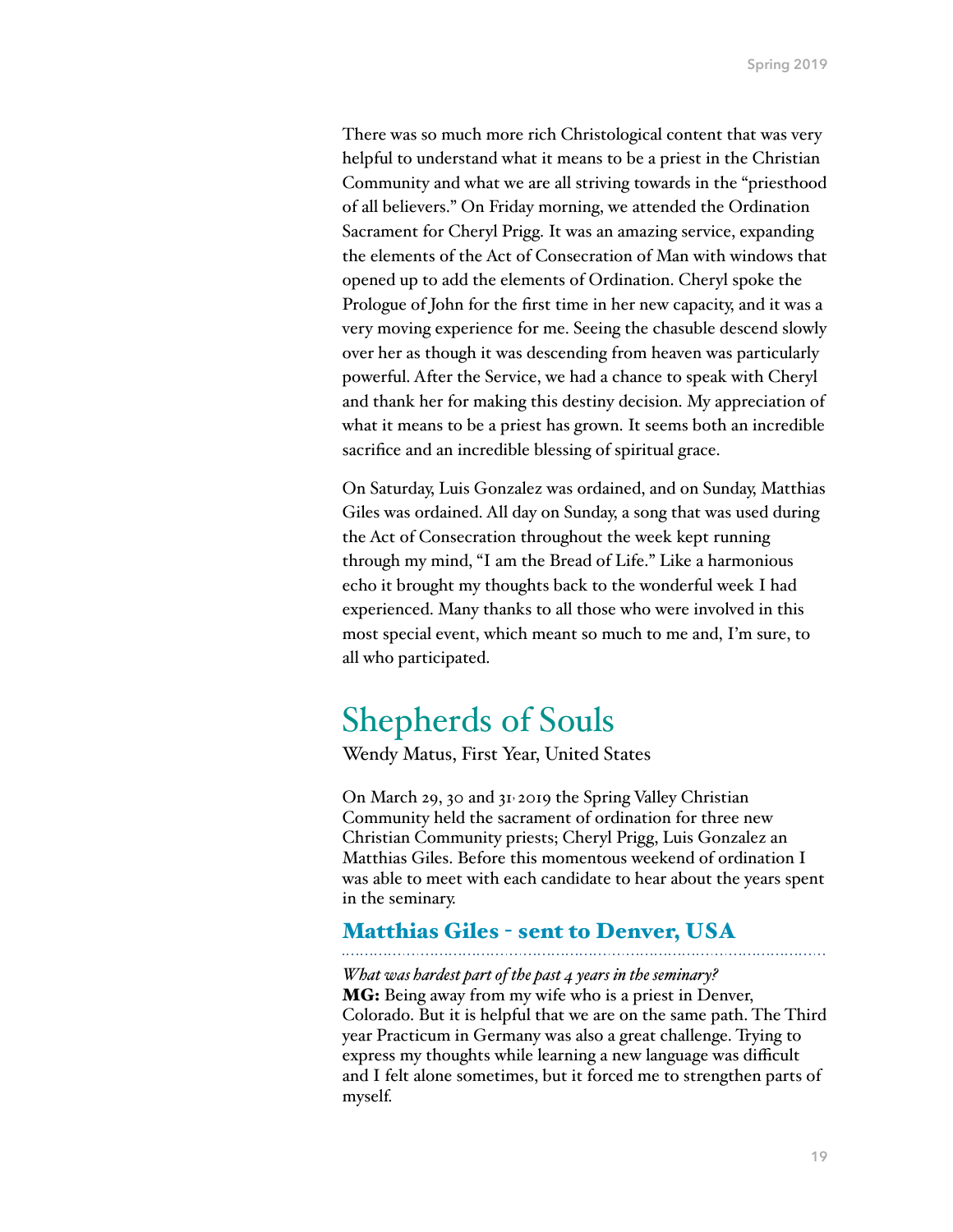

**The newly ordained: Luis Gonzales, Matthias Giles and Cheryl Prigg**

#### *Is it necessary to learn German in order to be a CC priest?*

MG: No, but it is a great gift. There are resources in German that are not translated into English and it is still the common language of the priest circle though that is changing. Also because the sacraments were originally brought in German one can understand more of the nuances.

#### *It is a great sacrifice to become a priest, thank you.*

MG: It is a sacrifice to dedicate your life to something; in the literal sense of the word, it is a 'sacred deed'. I sometimes think it is easier to dedicate your whole life to the Christian Community. I am always humbled and impressed when I see so many community members who have a full life of work and family while still giving so much time and care to the Community and the sacraments. Being a priest is all encompassing so it's easier in a way. It's a huge gift to serve people. That there is an opportunity to serve people and that is your work? Amazing. In the practicum people are very thankful. It is a joy to stand there and help facilitate something of Christ's substance. I think it is a great challenge and task to find how to receive the gratitude in the 'right" way so that I am receiving it on behalf of Christ, not myself.

#### Luis Gonzalez - sent to Sacramento, USA

*Becoming a priest is a sacrifice, what does the sacrifice mean to you?* LG: It is not a sacrifice. It feels more like a realization there is another life that is even better than my old life. It is not a sacrifice but a gift. It is an opportunity to grow, so it is a gift. Now I know how to turn to Christ whereas in other work I didn't know how to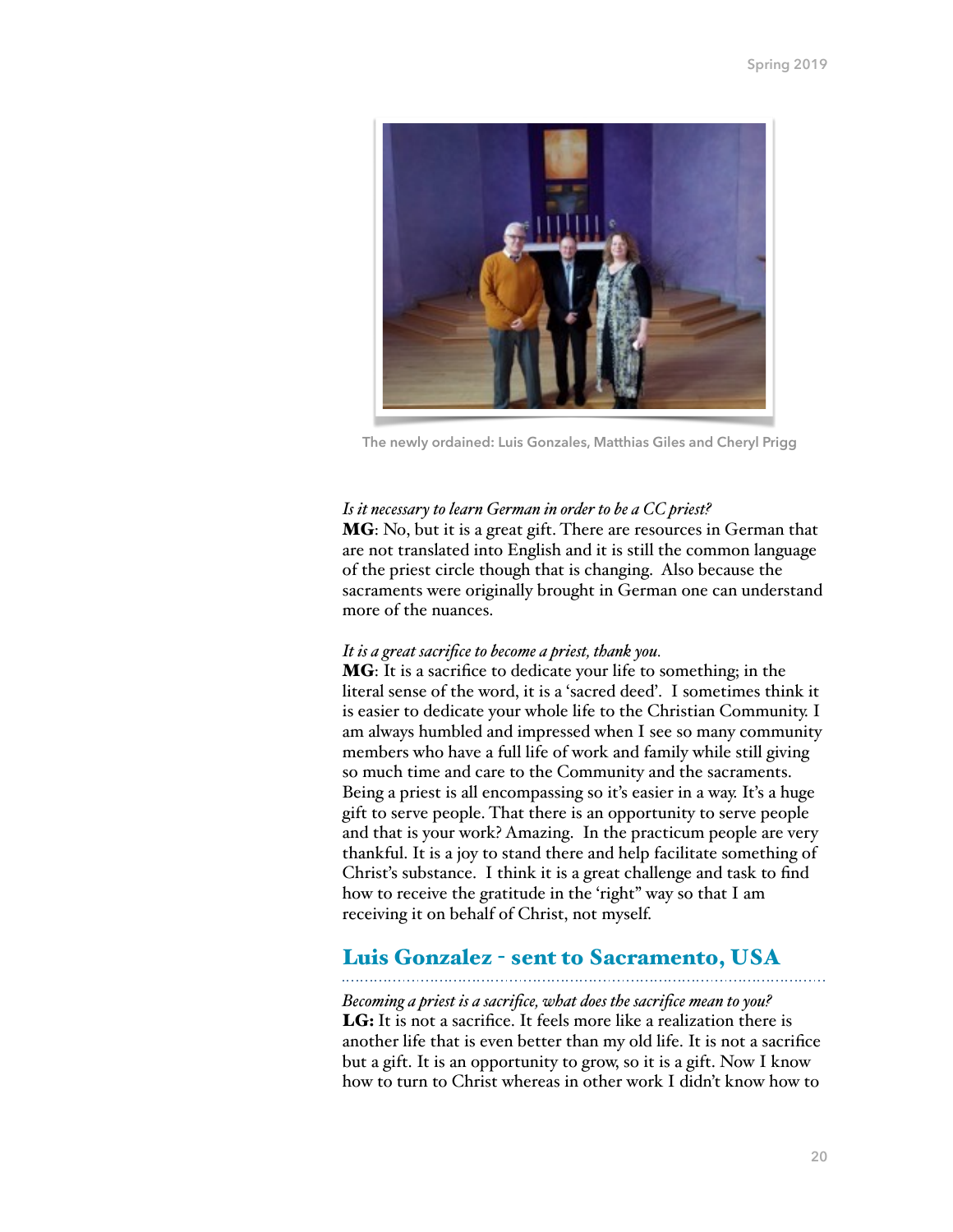

**A Meeting at the Ordinations in March. Rev. Julia Polter speaking with speech teacher, Barbara renold**

turn to Christ. This is the job, Priesthood. It cannot be done without turning toward Christ. This is the essence of religious life. Initially during the seminary training a resistance kept coming up within me. It felt like I had to leave a life behind. In the first year I had a fear of losing my life. Now I feel differently. Now I have a new life that has more to do with my true self. My other life was spent feeling proud and good about myself. This life isn't feeling proud or good about personal achievements. It is about learning to live with the sacraments.

*What does that mean, "Learning to live with the sacraments"?* **LG**: Making myself available for the sacraments to happen. *How do you do this?*

LG: This is what I have to learn. What I have learned so far is how to be present during the Act of Consecration of Man. I've learned how to live with it and know the sacrament happens in me; in us. The seminary training helped me to really learn what happens in the Act of Consecration of Man so that it can penetrate my life. That is what I have been learning here. Now I need to be an instrument for those sacraments in the world. I have learned in the seminary how to make first encounters with other human beings holy, to make them sacramental. The seminary helped me to find communion with others. Now, I need to learn to do this with a community and to learn from the community how they let Christ come into their lives.

#### Cheryl Prigg - sent to New Zealand

*What was the most chalenging part of the seminary training for you?*  CP: Coming to the other side of the world from Australia, leaving behind everything and everyone. Feeling that I had no roots. Stepping into the complete unknown without any guarantee of anything. Having no roots of any sort was a blessing in a way as study and inner work were the whole focus. I was not pulled in any other direction. I was pulled towards home but there were no distractions here in Spring Valley.

#### *What does it mean to you to become a Shepherd of Souls?*

CP: Helping someone discern, with help from the Angelic realm and the Lord of Destiny what needs healing and what is asking to become.

#### *What have you learned at the seminary that alows this?*

CP: Inner Life work is important. In our time with out a strong connection it is very difficult to develop a strong Ego, a clear and strong Ego.

*If you were on a desert Island and you had to choose one book to have with you, what would it be?*

CP: I must have at least 2…. An Interlinear Bible, Emil Bock The Three Years and The Hitchhikers Guide to the Galaxy.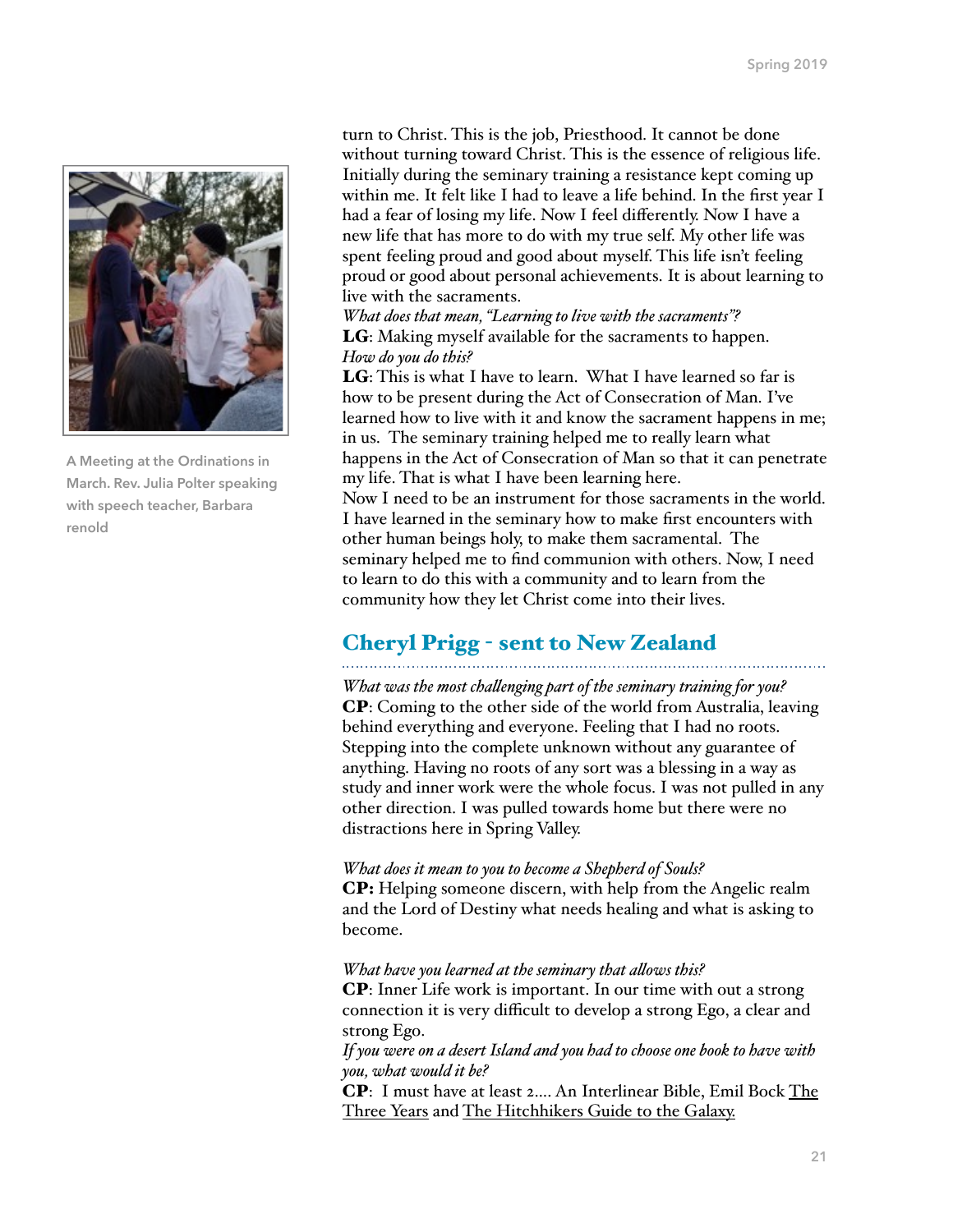*Do you have insights to share with someone who may be thinking of becoming a student of the Christian Community seminary?*  CP: Seminary training is the most deep, rich and affirming experience for any life. The second year is especially deep. Being in the seminary is like living in a crucible in a parallel universe. It offers the possibility of intense development and transformation.

It was a great gift to interview all three of our new priests. I wish them much Love and light on their new paths.

### A Circle of Friends

This summer we have launched a new way to strengthen our connection with you - the friends of the Seminary of the Christian Community in North America. Here is one of our 'friends' sharing their experience from this new way of connecting, a way that will be all the more important as we move our seminary to Toronto:

#### *Greetings to Everyone,*

Last night, I was privileged to view a new digital meeting format from the *Christian Community Seminary fom Toronto, with Revs Patrick Kennedy and Jonah Evans. We took a tour of the facility there that wil be shared by the Congregation and the North American Seminary. I also received words of inspiration for daily living, and heard about plans for the future. I was included in this first attempt, because I had requested to be a Friend of the Seminary and signed up to attend. There wil be meetings of this group every month except July. I would encourage you to check out this opportunity on the website:[www.christiancommunityseminary.org.](http://www.christiancommunityseminary.org/) Once you are on the homepage, click on Friends of the Seminary. Read about the group and see if you would like to join. There is a donate button, for your convenience, as wel.*

*We hope that more people wil be drawn to become Priestly and also go forward to become ordained, through the courses of the Seminary. Here in the southeast, we are looking forward towards establishing a Congregation, this can't happen without a Priest. Pray for The Christian Community, our Seminary, and it's Directors, and our Priests.*

*With Love and Appreciation,*

*Katherine Jenkins*



**Friends from the South! - Nelson Fredsell, Barbara Bittles, Katherine Jenkins with Jonah Evans (from left to right)**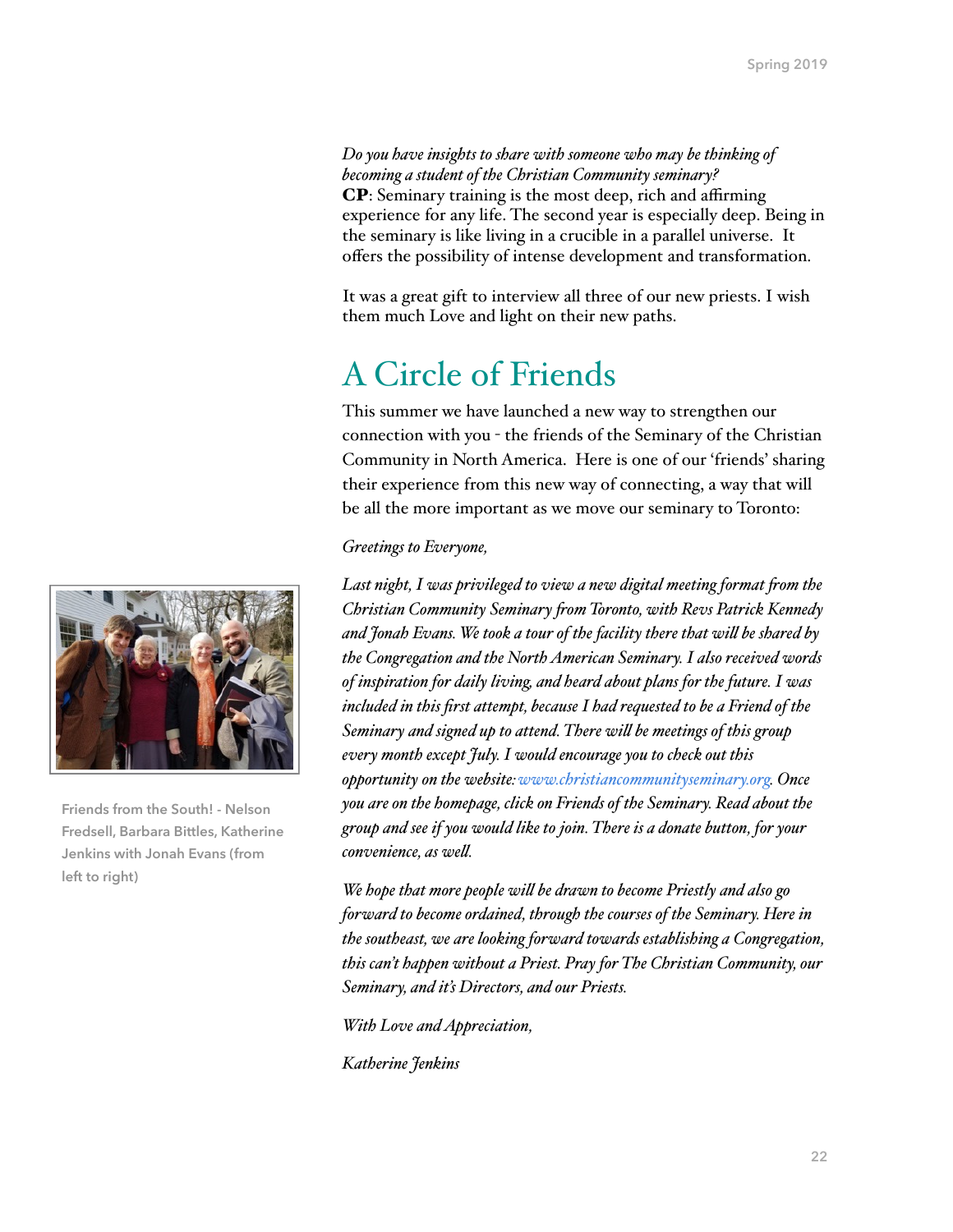

**Rev. Jonah Evans teaching at the most recent Open Course in March**

# Anticipating Toronto...

The seminary is a place of meeting. It is a place where we meet and deepen our relationship with the living reality of Christ Jesus, a place where we meet other human souls on the journey and take up the challenge of living in social harmony, a place where we meet the shadows in our own being that want to darken the light. The Seminary is a place of meeting the inner priest in our hearts, so that His light may shine into whatever we take up in the world.

Dear friends, not only is seminary's new home city one of the most international and diverse in the world, its Native American name, 'Toronto,' means 'place of meeting.' It is with deep reverence and gratitude that we look toward The North American Seminary's next incarnation in Toronto, Canada, where we hope to continue and build upon the profound Christ culture that started in 2003. Beginning in Chicago, moving to Spring Valley, and now a third incarnation in Toronto, may the Angel of our Seminary continue to follow and empower us. As we look forward to our 100th anniversary as the movement for religious renewal, may our North American Seminary be a place of continued meetings, where human souls find and renew their will to serve at the altar of Christ.

With warm greetings to you all,

Rev. Jonah Evans, Director